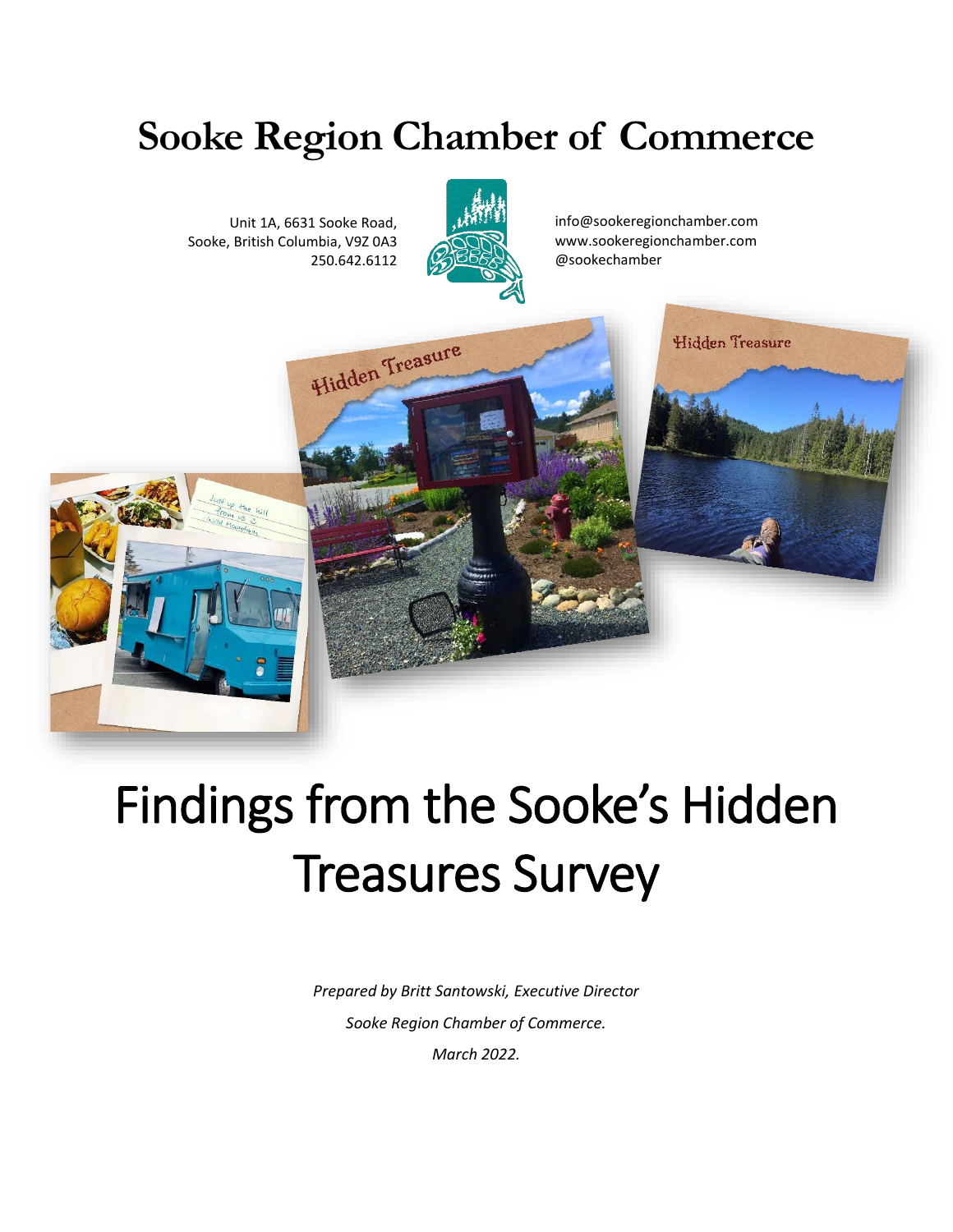# <span id="page-1-0"></span>Findings from the Sooke's Hidden Treasures Survey

*Prepared by Britt Santowski, Sooke Region Chamber of Commerce. March 2022.*

### **Contents**

| 5. What level of knowledge do you have of the types of businesses operating in Sooke? 10 |  |
|------------------------------------------------------------------------------------------|--|
|                                                                                          |  |
|                                                                                          |  |
|                                                                                          |  |
|                                                                                          |  |
|                                                                                          |  |
|                                                                                          |  |
|                                                                                          |  |
|                                                                                          |  |
|                                                                                          |  |
|                                                                                          |  |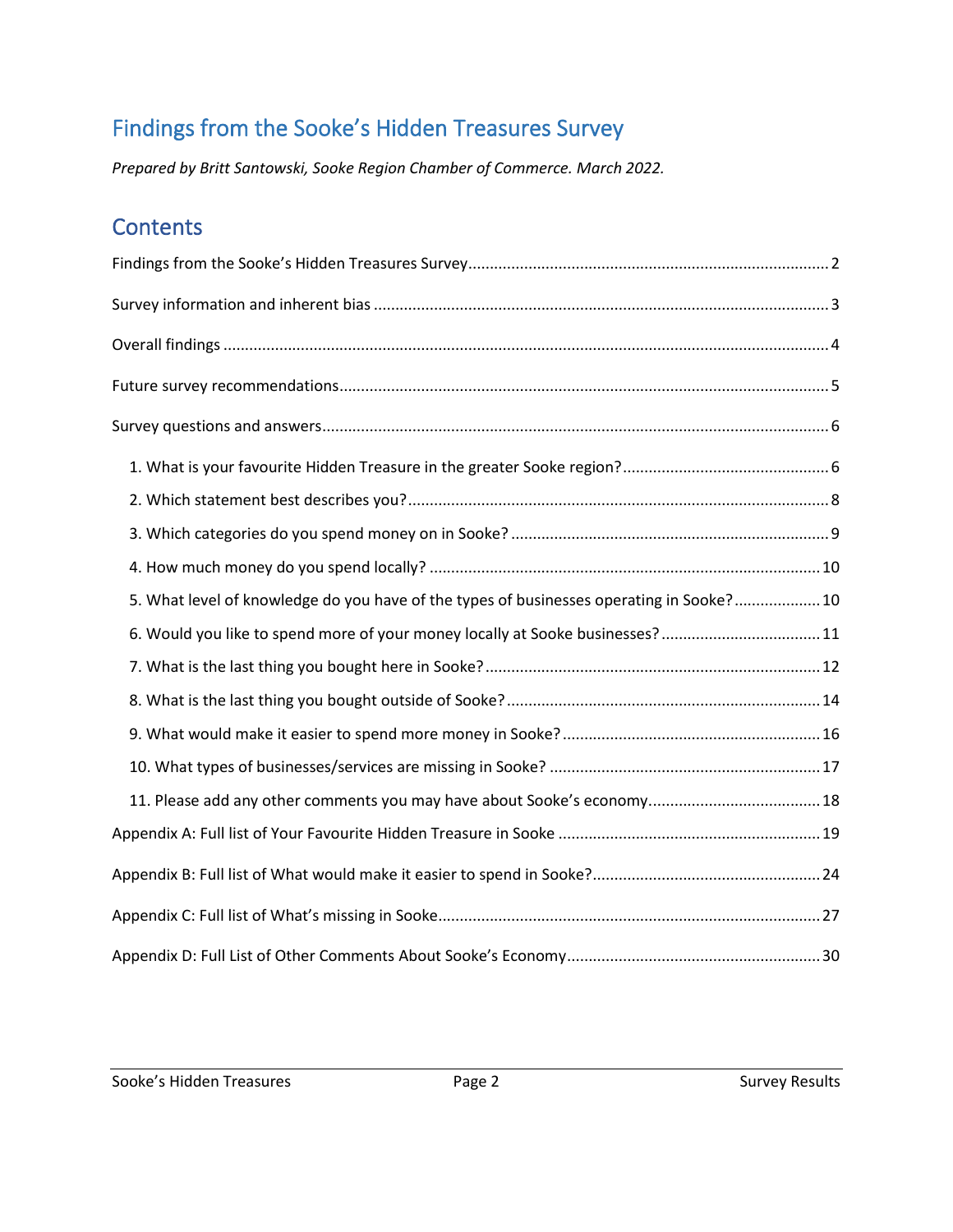# <span id="page-2-0"></span>Survey information and inherent bias

The following are the preliminary findings from the Sooke's Hidden Treasures' survey.

- Participants: 200 (exactly!)
- Dates: January 10 to February 18, 2022

There was a draw among entrants who completed the last question, which formally indicated their interest in participating in the draw. Entrants had to be over 18 years old. All questions were mandatory except the last one. Of the 200, 185 people entered the draw. For a population of 15,000 and a confidence interval (the probability that the views reflect the attitudes and beliefs of the current population) of 95%, a sample size of 200 produces a margin of error of 6.9%. The margin of error tells you how much you can expect your survey results to reflect the views from the overall population.

**Inherent bias**: While Sooke consists of a population that works mostly outside of Sooke (71% of Sooke's population commutes to work<sup>1</sup>), most of the respondents to this survey live and work in Sooke. This is consistent with the Chamber of Commerce's stakeholder group: Local business owners and entrepreneurs. It's likely that the result of this survey might be different if it were expanded to stakeholder groups that included commuters.

Considering the inherent bias of this survey and that the District of Sooke has registered about 700 businesses, when considering only the business community in Sooke the margin of error drops to 1.9%.

Sooke's Hidden Treasures **Exercise Sooke's Hidden Treasures** Page 3 Survey Results

<sup>1</sup> Sooke.ca. 2019. *District of Sooke Economic Analysis*. [Online.] Available at: [https://sooke.ca/wp](https://sooke.ca/wp-content/uploads/2020/04/Sooke-Economic-Analysis.pdf)[content/uploads/2020/04/Sooke-Economic-Analysis.pdf.](https://sooke.ca/wp-content/uploads/2020/04/Sooke-Economic-Analysis.pdf) Page 8.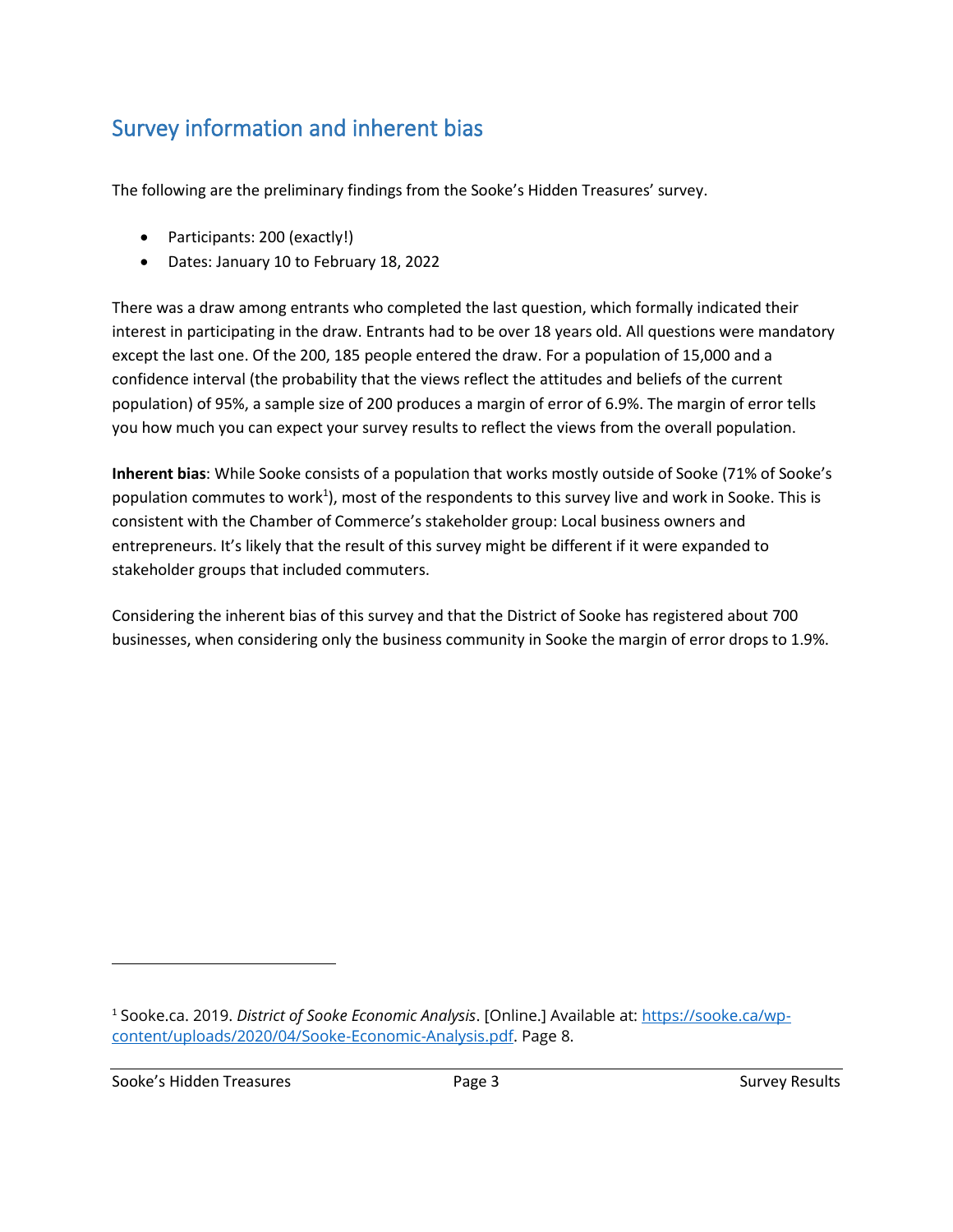# <span id="page-3-0"></span>Overall findings

The most valued treasures of respondents were waterfront access and activities (oceanside as well as lakes and rivers), and the local walks, hikes and trails. After that, it was the small independent businesses.

Most of our respondents live and work in Sooke (77%, see Q2). This makes sense for a Chamber of Commerce, as our membership largely consists of entrepreneurs. That said, about 71% of Sooke's population commutes outside of Sooke to work. In doing this survey again next year (if it were to become an annual pulse-check survey), it would be good to partner with other organizations to get a broader look that includes those who live and work out-of-town.

The most popular category for spending money in Sooke was on groceries. This is in keeping with the 2019 Canada Census filtered for British Columbia<sup>2</sup> which found that Canadians spent on average \$18,192 on food per year with the next highest expense being household operations at just under \$6,000 per year. The only annual Canadian costs higher than food were accommodation and transportation, which were not considered in this Sooke survey. Restaurants, shops and services were also favoured. Lower on the list was clothing (which was high on the demand list!). This was reinforced by the later question that asked about the last thing they purchased in Sooke: Hands down, it was groceries. It's also notable that the last thing brought *outside of Sooke* was also Groceries. Second up: Fashion and accessories.

Over 70% of respondents said they spend between \$51 and \$300 a week in Sooke, with just over 15% saying they spend between \$300 to \$1,000 a week.

Knowledge of Sooke was self-categorized as medium (62%), with 37% claiming strong knowledge. Only one percent stated no knowledge. There's room for improvement in creating awareness of retail and services in Sooke. Of those with medium to strong knowledge of Sooke, about 75% said they would like to spend more in Sooke, and just under 25% said "Maybe." Of those who had No Knowledge of businesses in Sooke, only one said they would like to spend more in Sooke, and two were more tentative.

Sooke's Hidden Treasures The Controller Page 4 Survey Results Assessment Results Assessment Results

<sup>2</sup> Statistics Canada. Table 11-10-0222-01 [Household spending, Canada, regions and provinces;](https://www150.statcan.gc.ca/t1/tbl1/en/tv.action?pid=1110022201) DOI:<https://doi.org/10.25318/1110022201-eng> (filtered for statistics from British Columbia only)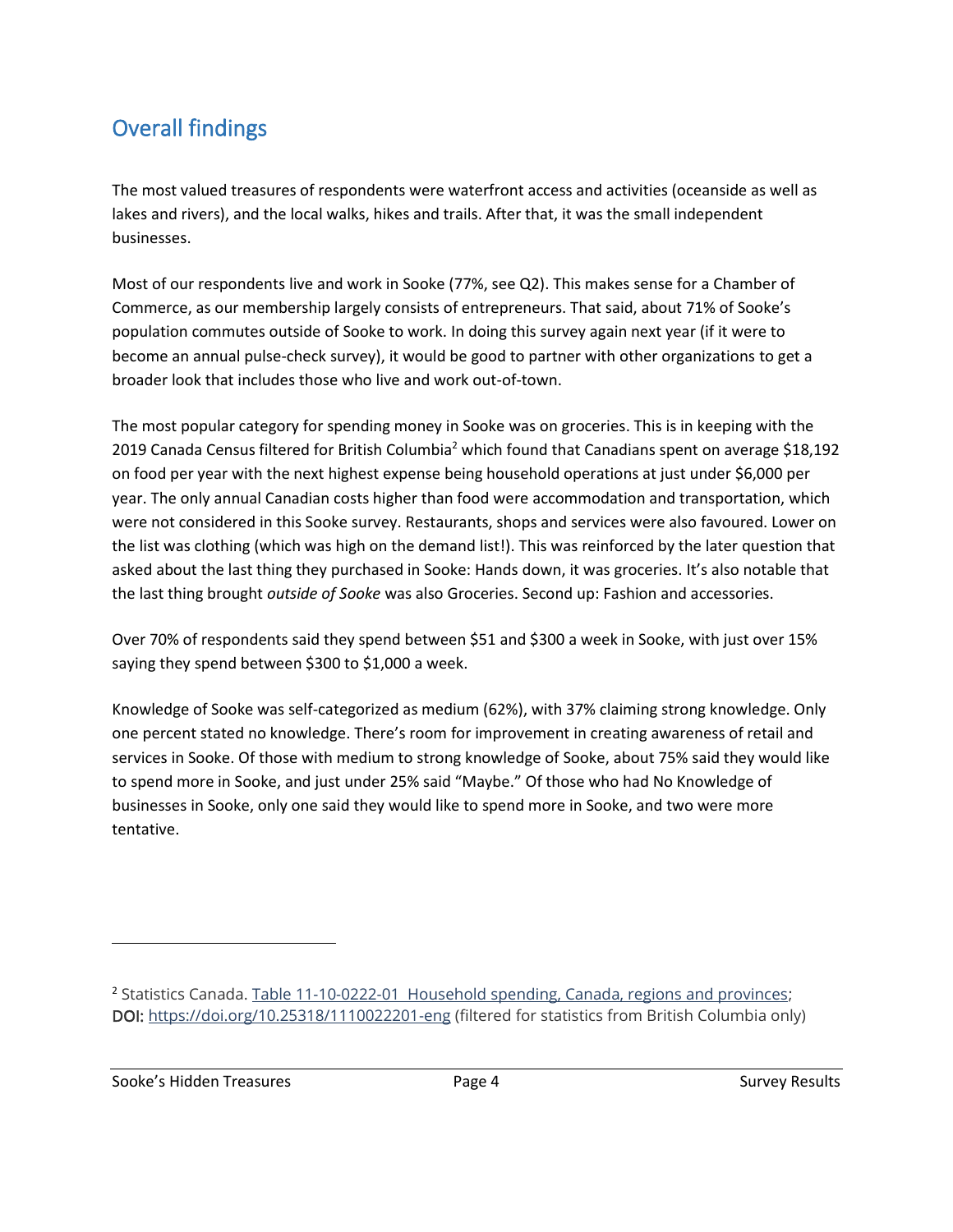The top three categories of out-of-town purchases were Groceries, Fashion and Accessories, and Household, Hardware and Gardening. Just behind that was Gas.

What would make it easier to shop in Sooke? The answers were pretty definitive: More variety (51%), lower prices (22%), and improved traffic (8%). There was also a call for improved walkability (3%).

Respondents did not hold back when asked what businesses were missing in Sooke. The top 10 included Dining Diversity (17%), Clothing (with a strong call for men and children's clothes, 14%), Shoes (12%), Entertainment and Sports (12%), Retail Chain (10%), Medical services (9%), Alternative Food providers, butchers, bulk, etc. (7%), Independent Retail (6%), Arts Crafts and Hobbies (5%), and Books, (3%).

## <span id="page-4-0"></span>Future survey recommendations

This survey could be repeated on an annual basis. A recommendation would be to find partners with an audience that includes those commuting out of Sooke to work. This would provide a more robust perspective on what people value in Sooke, and what businesses they would like to see emerge. Another recommendation would be to follow the categories used by Census Canada when considering respondents' purchases in Sooke (instead of a free-for-all, and then attempting to categorize). The current format was based on the input from the Economic Development office of the District of Sooke. Consideration might be given to including Accommodation as a category.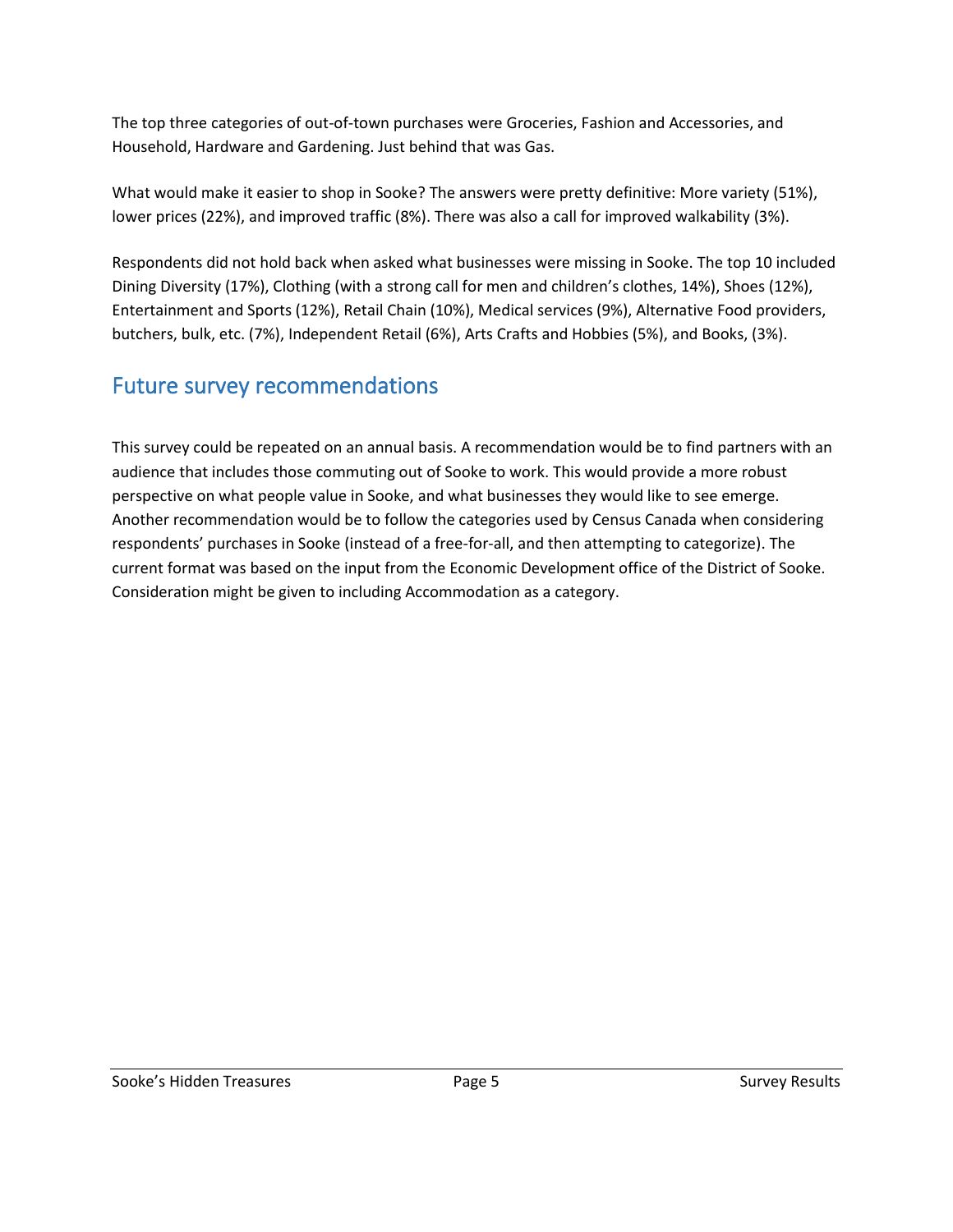# <span id="page-5-0"></span>Survey questions and answers

#### <span id="page-5-1"></span>1. What is your favourite Hidden Treasure in the greater Sooke region?

The full question reads: *What is your favourite Hidden Treasure in the greater Sooke region or your best local find so far?*

It is clear that the respondents have great affection for Sooke. Personal Hidden Treasures strongly favoured waterfront spots (from Ella Beach to the Potholes) and parks/hiking trails. Others ranged from favourite shops, eateries, and specialty shops. Notably, one respondent most adored their own front yard.

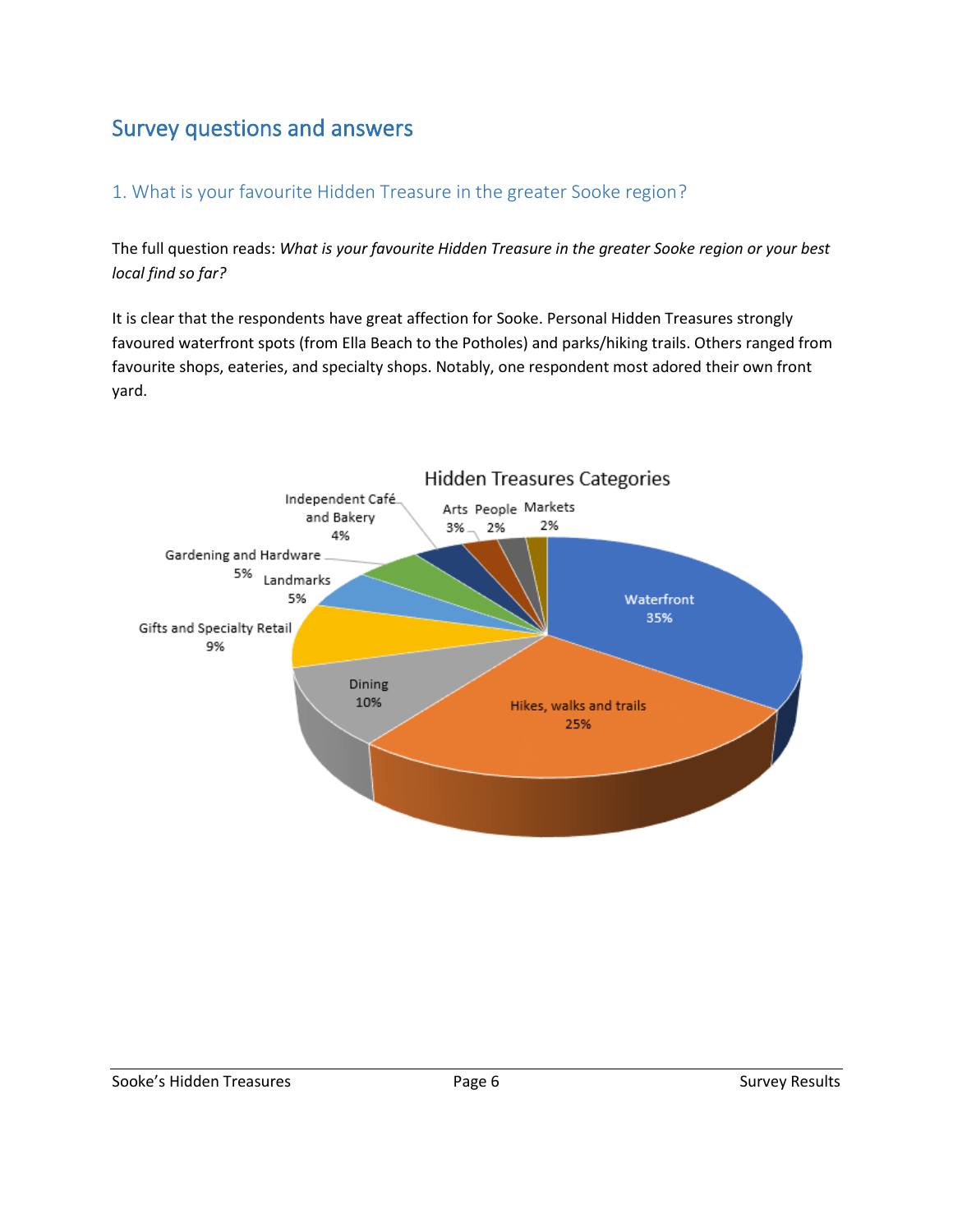See Appendix A for the full list

Of the places mentioned, here are some of the favourites listed in alphabetical order:

- A Sea of Bloom
- Art Gallery
- Artisan Gardens
- Arts Council Gallery
- Ayum Creek
- B&K Jewelry
- Bad dog
- Barb's Barber Shop
- Barking Dog
- Beaches (all local ones)
- Billings Spit
- Bits of Bliss
- Black Market Meats
- Bohn Sheet Metal
- Bouledog Quilt Store
- Cathy's Café
- Charters Creek Interpretive Centre
- Crystal Store
- Daniel's Market
- Dead Man's Island
- East Sooke Park
- Ed Macgregor Park
- Ella Beach
- Ella Road
- Entrepreneur enterprises

• Erinan Estates lookout spot

- Everything!
- Fishboat Bay • Foggy Mountain Forge
- Food Trucks
- Forbes Pharmacy
- Fossil Bay Resort
- Galloping Goose trails
- Gordon's Beach
- Grace Garden
- Happy Village Restaurant
- Hara Sushi
- Home Hardware
- Iron Mine Bay
- John Muir Creek
- Kemp Lake
- Laughing Lama Trail
- Lazy Gecko
- Macdonald Park
- Mary Vine Falls
- Milnes Landing Girl Guide Camp
- Mom's Place
- Mount Manuel Quimper
- Muir Creek
- Murray Road
- My Front Yard
- Nature hikes
- Ocean
- Otter Point Park
- Otter Point Road store strip
- Outdoor Markets
- Pizzability
- Poirier Lake
- Prestige Oceanfront Resort, grounds
- Rotary Pier
- Sacred Mountain
- Sandcut beach
- SEAPARC and its local trails
- SFRS Thrift Shop
- Sheringham Distillery
- Sheringham Lighthouse
- Shhhh it's a secret
- Shirley Delicious
- Sooke Boardwalk
- Sooke Brewery
- Sooke Docks
- Sooke Museum
- Sooke Night Market
- Sooke Philharmonic Orchestra
- Sooke Potholes
- Sooke River
- Sooke Rugby
- South Shore Gallery
- Spectrum Digital
- Stick in the Mud
- Teriyaki House
- The Barnes Station Shelter
- The Galloping Goose
- The People
- The swing at the top of Broomhill
- T'Souke Tim Horton's
- Tugwell Creek
- Vancouver Island Rock Hounds Group
- Vienna Bakery
- Western Foods
- Whiffin Spit
- Wild Mountain Restaurant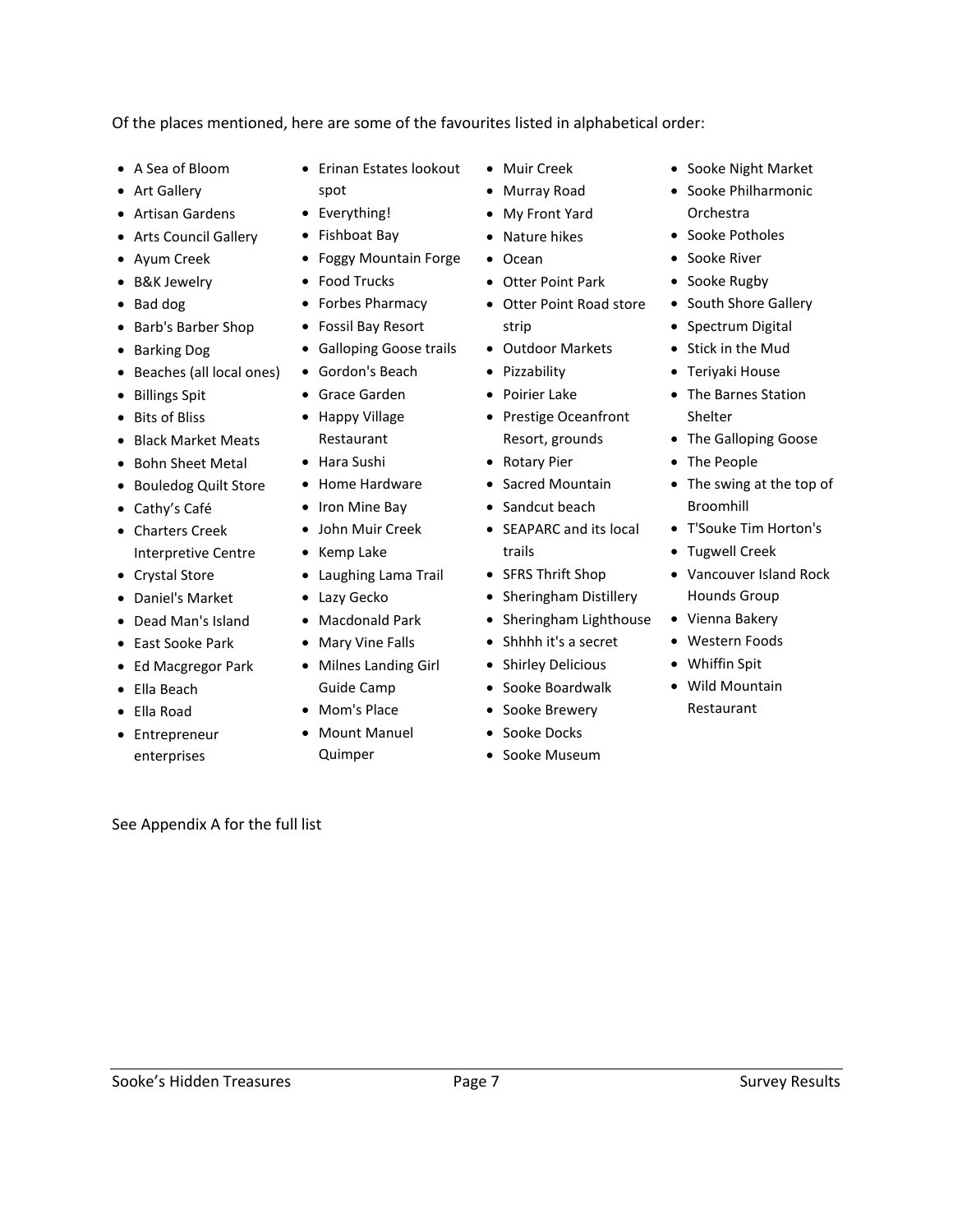#### <span id="page-7-0"></span>2. Which statement best describes you?

Most of the respondents to this survey live and work in Sooke. This is consistent with the Chamber of Commerce's stakeholder group: Local business owners and entrepreneurs. It's likely that the result of this survey might be different if it were expanded to stakeholder groups that included commuters. The remaining 10% indicated "other" and often located themselves in the communities surrounding Sooke (Otter Point, East Sooke, Shirley, halfway between communities, etc.).

#### I live in Sooke and commute outside of Sooke most of the week., 12%

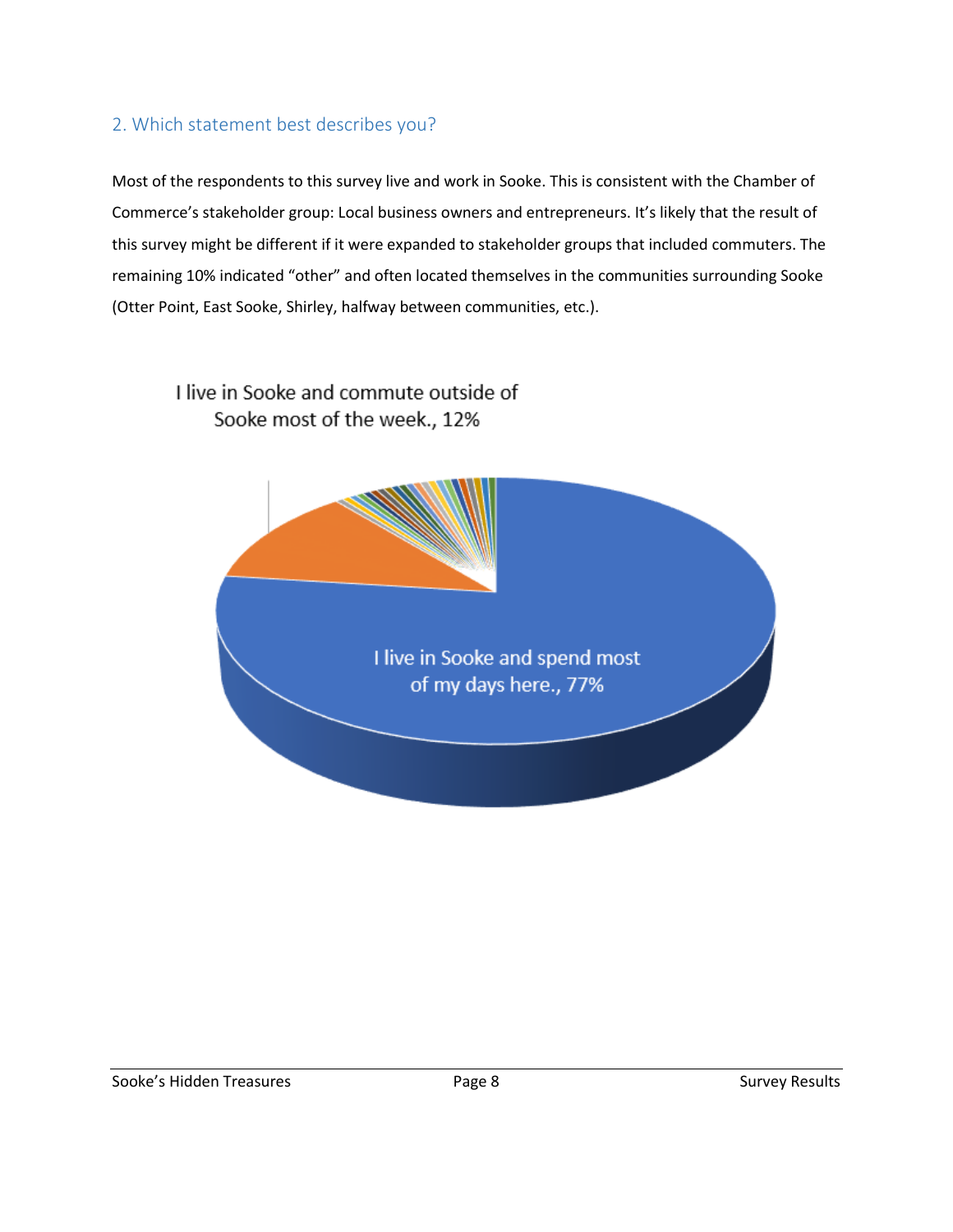#### <span id="page-8-0"></span>3. Which categories do you spend money on in Sooke?

The single most popular category was Groceries. Second up was restaurants. This spending is in keeping with the 2019 Census Canada finding referenced in the Introduction. This was followed by Home items, health services, gifts, and alcohol. Given that Sooke has just a handful of breweries and distilleries, clocking in at 82 out of 200 is impressive.



#### On what do you spend your money in Sooke?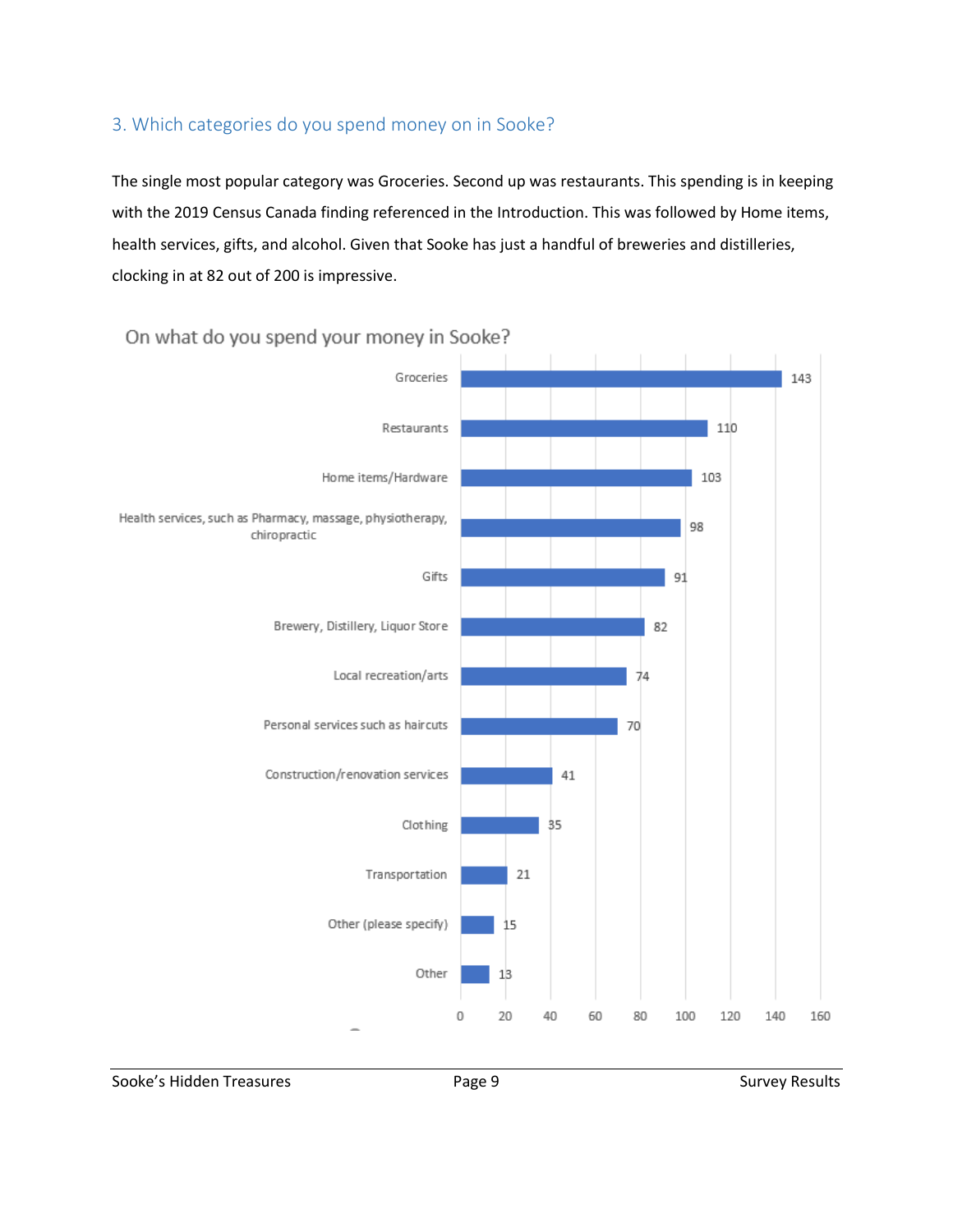#### <span id="page-9-0"></span>4. How much money do you spend locally?

Most respondents estimated that they spent a moderate amount of money (\$51 to \$300) in Sooke, every week. Just over 30 respondents estimated that they spend over \$300 and up to \$1000 in Sooke, every week.

#### <span id="page-9-1"></span>5. What level of knowledge do you have of

the types of businesses operating in Sooke?

Most respondents claimed a moderate level of knowledge, with some claiming strong. Only a handful declared no knowledge.

There seems to be some correlation with level of knowledge and interest in spending locally.

Those with Strong or Medium Knowledge strongly indicated a desire to spend more money in Sooke.

Conversely, those with No Knowledge (while admittedly few) were happy spending money outside of Sooke.





How much money do you spend locally, per week







Sooke's Hidden Treasures The Survey Results Page 10 Survey Results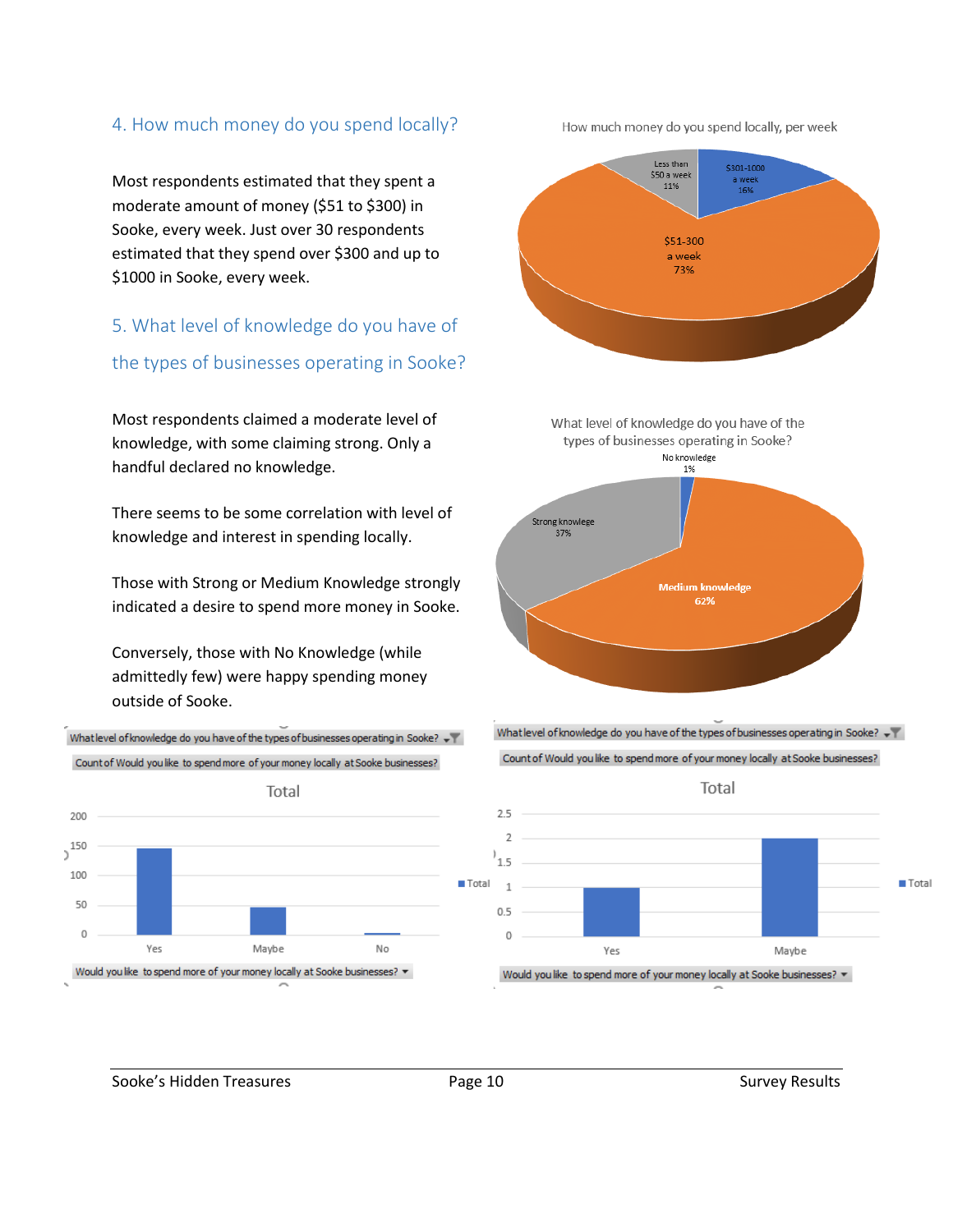#### <span id="page-10-0"></span>6. Would you like to spend more of your money locally at Sooke businesses?

The respondents are largely supportive of their community, and 75% would like to spend more of their money locally in Sooke. Just under a quarter were more tentative. Only a handful of people said "No."



Would you like to spend more money locally at Sooke Businesses?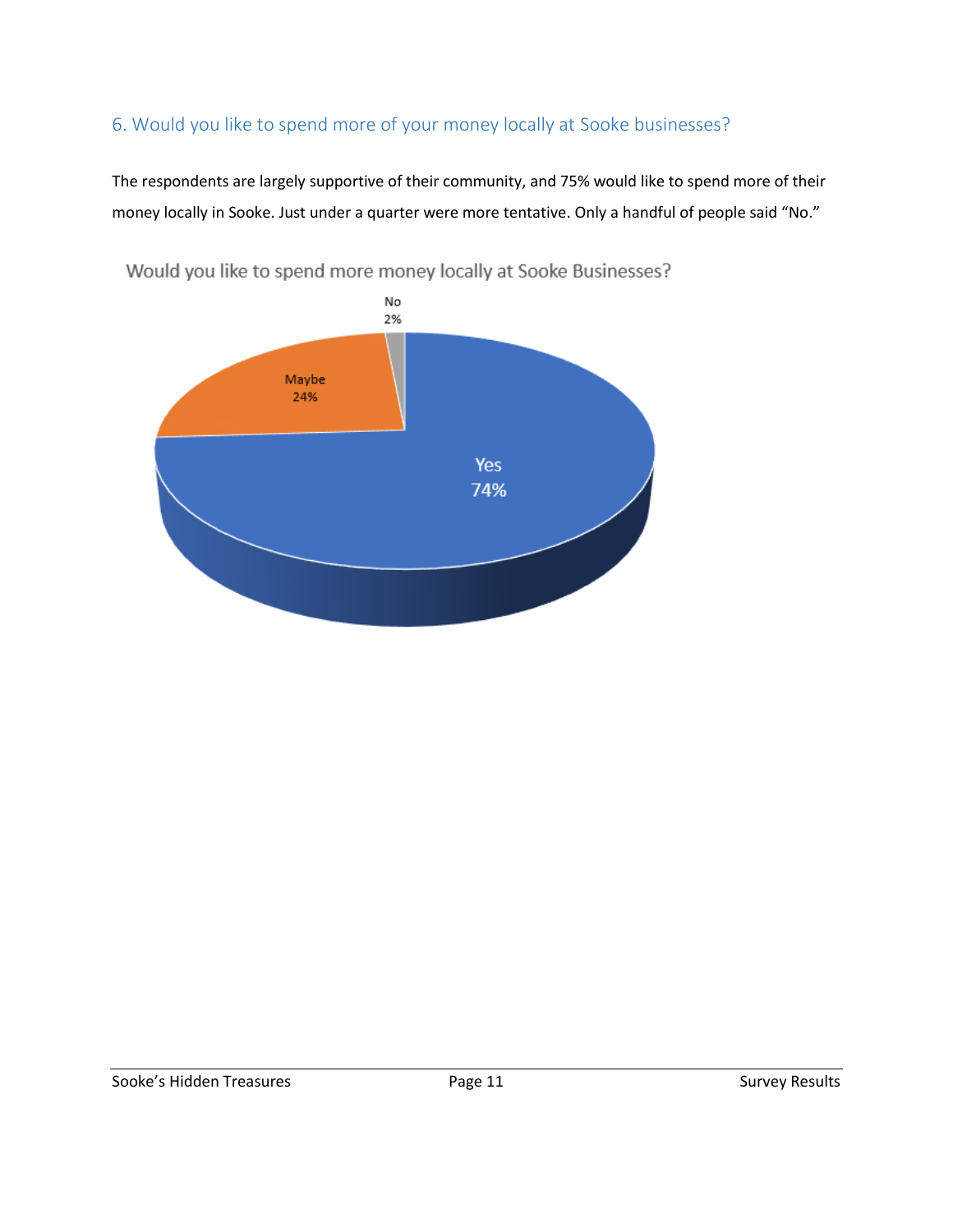#### <span id="page-11-0"></span>7. What is the last thing you bought here in Sooke?

This question was expected to mirror the findings of Question 3, asking which categories that people spend their money in Sooke. When asked about their last purchase, Groceries was again the top item, but this time it was emphatically so, more than four times more often than any other category.



What is the last thing you bought here in Sooke?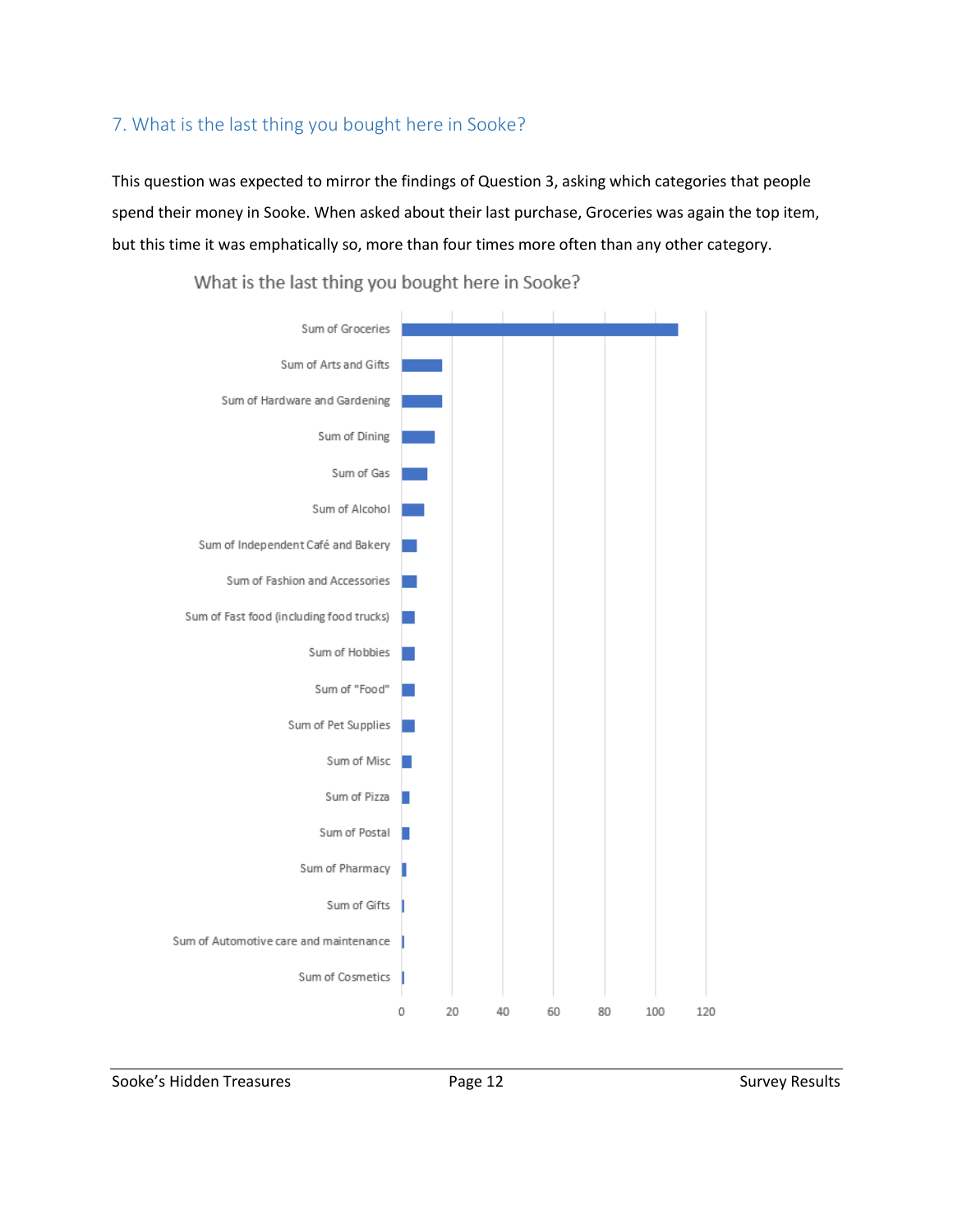The last thing most purchased was groceries. In alphabetical order, here's what else.

- A beautiful fern and pot from sea of bloom
- A big dinner at wild mountain
- A bottle of wine (lol)
- a car wash!
- A flight of beer at Bad Dog Brewing
- A lamp on Marketplace, Groceries at Diet Coke Western Foods, and Gas
- A visit to a local brewery
- Aforementioned pizza + a grocery run Dinner at Route 14 at Village (PS In the categorary above • Dinner at wild mountain where it asks where i spend my money in Sooke, i indicated 'other' since many of the categories apply and only one dot can be clicked)
- Air Fryer from Sooke Home Hardware
- Apple fritter from Bliss
- Artwork/clothing
- Baking
- Balcony furniture and a painting by a local artist
- Bananas
- Beer
- Beer
- Beer and wine
- Birthday party supplies for my nine year old daughter
- Bought meat at the Black Market meat store
- Breakfast at Cathy's
- Breakfast, gas
- Cake
- Can of mushroom soup
- Cat food.
- Chicken wire for my garden
- Chinese Food
- Christmas present for relatives
- Cleaning products at Home Hardware
- Clothing from a local boutique
- Coconut husk mulch (!)
- Coffe and a new mug
- Coffee
- Coffee at tim Hortons
- Construction tools at home hardware
- Cookies at KELZ Bakery
- 
- dinner
- Dinner at Flying D's Grill
- 
- 
- Dinner at wild mountain!
- Driftwood garland
- Electrical connectors at Home Hardware yesterday.
- Electrical hardware
- Every day something new
- Fire starter logs at Home Hardware
- Flowers and a plant for Valentine's
- Flowers and an Art Card from A Sea of Bloom
- Food
- Food at Stick In The Mud
- Food, and before that christmas presents
- Garbage can
- Gas
- Gas
- Gas
- Gas, coffee, groceries, and stamps
- Gas, just this morning
- Gifts
- Grocery and gifts. Dollar store and restaurants
- Hara sushi
- Home decore items and barking dog studio
- 
- home products @ Sooke home hardware
- Hummingbird feeder from Home Hardware.
- I live here
- Jeans
- Local Art pieces
- lunch at Route 14
- Milk and butter
- My mum and I did a little shopping along the otter point rd shops"¦ bought some clothing, jewelry, antiques, art and a book
- Nails
- paint & hardware
- Pet food
- **Pharmacy**
- Pictures at Sooke Fax & Copy
- Plaster of Paris at the hardware store
- Popcorn maker
- Prepaid mail boxes at shoppers
- Presctription at Forbes Pharmacy
- Push pins
- Sterling Silver earrings from Brett Borrie
- Sushi
- Takeout from Andy's 2 for 1 Pizza
- Tea and muffin at Tim Hortons
- Tea feom Tim Hortons
- Times Colonist & a few groceries
- Valentines chocolates
- Valintines card
- Vegetable seeds
- wine
- Wine !
- Wiskers & Wags dog food
- Wool
- Yummy food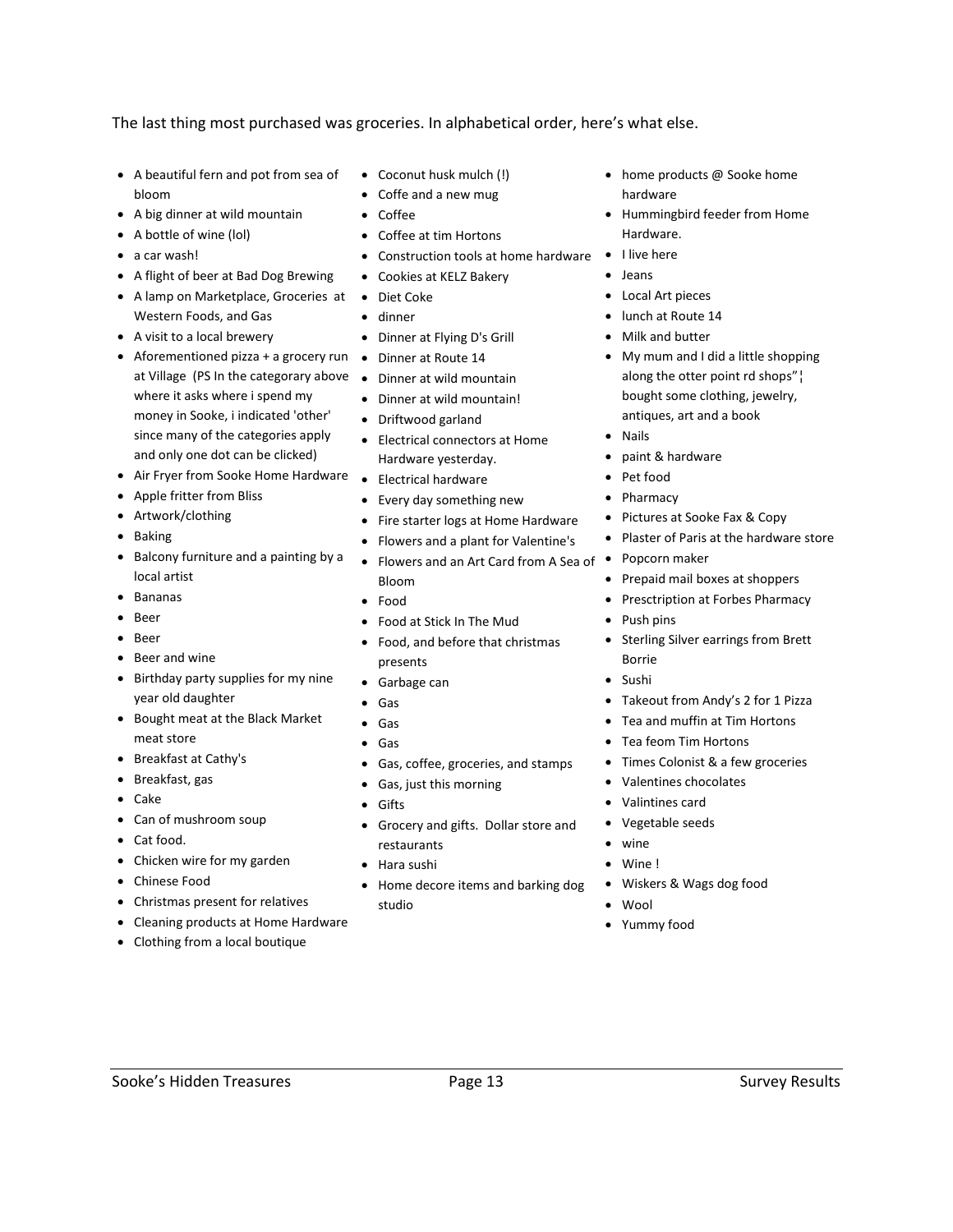#### <span id="page-13-0"></span>8. What is the last thing you bought outside of Sooke?

Groceries, while also the most frequently and most recently bought in Sooke, were also the most recently purchased outside of Sooke. Given that the category of groceries is the most repetitive household need, this finding is not surprising.



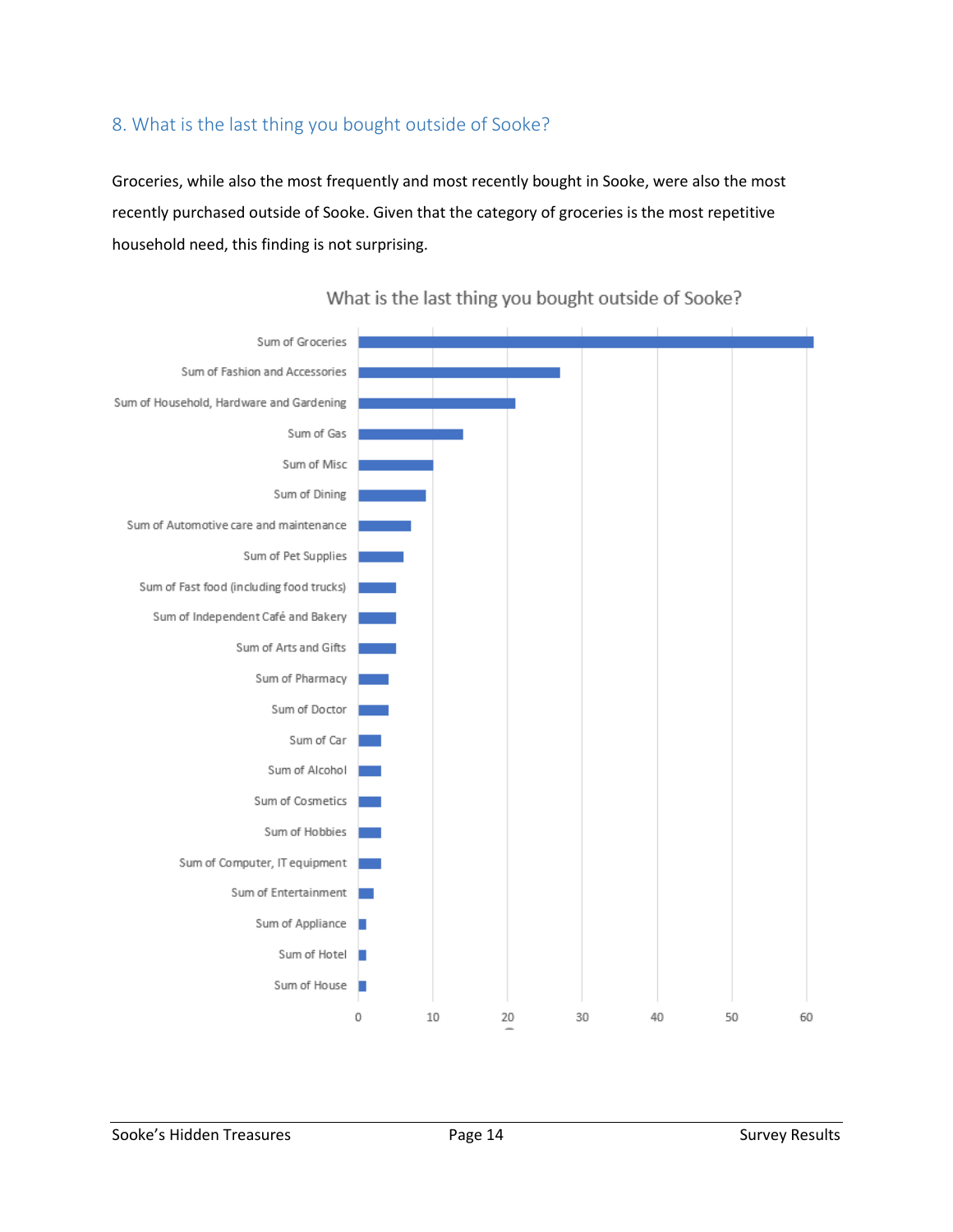Here is an alphabetical and condensed list (common multiples noted) of items last purchased in Sooke:

- A beer at Sooke
- Brewing
- A car • A car
- A coffee from
- Pilgrim coffee house • A couple Christmas
- gifts
- A couple of nights at point no point
- A dressor on Facebook Marketplace
- A dried floral arrangement
- A lap top
- a meal
- A starbucks
- **Activity Tracker**
- an iPhone case at BestBuy
- An oven
- art supplies
- automatic label dispensor
- Bathroom vanity
- Bathroom vanity
- bed sheets (didn't have right size or colour in Sooke)
- Books (3)
- Booster juice
- Bottle of wine.
- car battery
- Car parts
- Car servicing at dealership
- Carpet no skid underlay
- Cat food
- Chicken in Langford.
- Childrens clothes
- Chinese Dinner
- Christmas gifts
- Cinnamon bun
- Clothes (9)
- Coffee (5)
- **Crystals**
- **Diapers**
- Diner out
- **Dinner**
- **Dinner**
- Dinner.
- Doctors appointment
- Dog food
- Dog food
- Dog grooming
- Eggs
- Exerciser from Costco
- Farm produce
- Flowers
- Food
- **Furniture**
- Gas (14)
- Gluten Fres Bread
- groceries (44)
- Haircut
- Haircut at West Shore Mall
- Health food products
- Hockey Stick
- Home construction supplies (Home Depot)
- Home décor (2)
- Home depot supplies
- Hospital
- Hot Wheels for my grandson
- House
- I don't remember, I haven't left Sooke in ages.
- iron pipe fittings
- Kids shoes
- Kids shoes
- Leaf blower
- Light from Costco
- **lingerie**
- lunch
- **Macarons** • Meal out with our family at the Langford Bowling
- Alley • Meat
- Meat
- medical/health equipment needed for sleep
- **Medication**
- Mens shoes
- **Microwave**
- Milk
- Milk
- Movie tickets
- Musical instrument
- construction materials
- Nothing
- nothing
- Oil change
- Outdoor carpet
- Paint
- Paper quilling supplies
- physio as sooke doesn't offer vestibular physiother
- Pickles
- **Prescriptions**
- Printer labels at Staples
- Printer toner from Staples in Langford
- Purdy's chocolates
- Purdy's chocolates for my boyfriend for valentines day
- Raw dog food

Sooke's Hidden Treasures The Controller Page 15 Survey Results Assessment Results

• Raw dog food (Growlies has the brands our dogs eat)

• Running shoes. Saw a movie in Victoria • Scooter Shoes (9) • Shoes & clothing for my daughter Silicone egg frame from kitchen wares section at Capitol

Iron • Skin care

Something online • sorry to be boring also groceries • specialty grocery items

• Sports clothes item • St.Pattys day decorations on Amazon • Starbucks

• Storage containers for food

sweater at Mark's • Take out food • Tools at micheal's tote trays • Towels&poles with baskets for my showers • Vietnamese PHO

• Vitamins • Vitamins • Warranty work on my vehicle Water filters • Water Jet pump from Princess Auto

• wine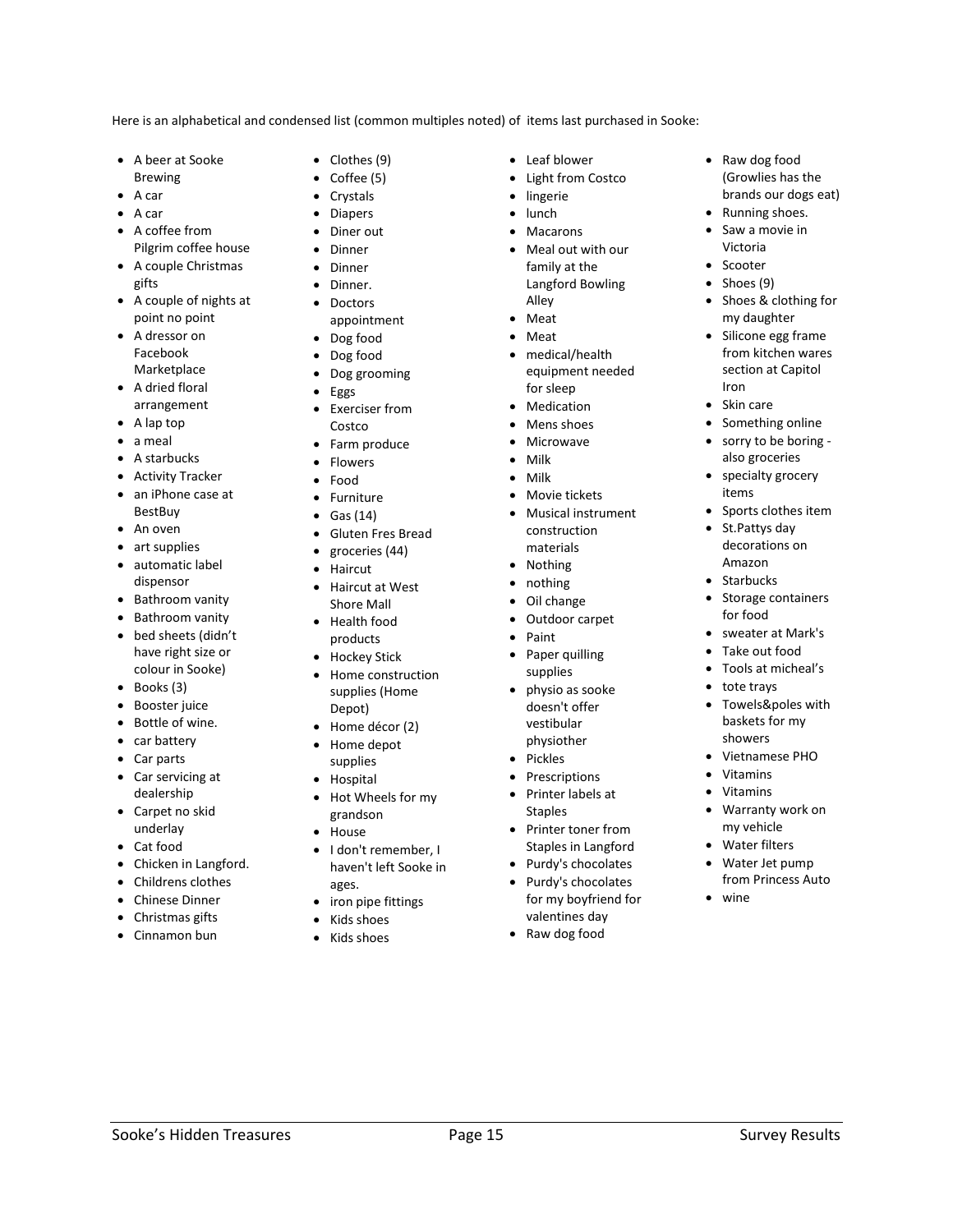#### <span id="page-15-0"></span>9. What would make it easier to spend more money in Sooke?

Ultimately, it came down to selection and cost. Respondents were calling for more variety, be it within individual stores, or for more types of stores. At the same time, respondents strongly indicated that needing to stretch their dollar was causing them to shop out of town. There were also significant numbers noting that movement within Sooke was challenging at the best of time, be it because of traffic, road conditions, limited walkability, and a lack of parking.



What would make it easier to spend more money in Sooke?

See Appendix B for the full list of responses.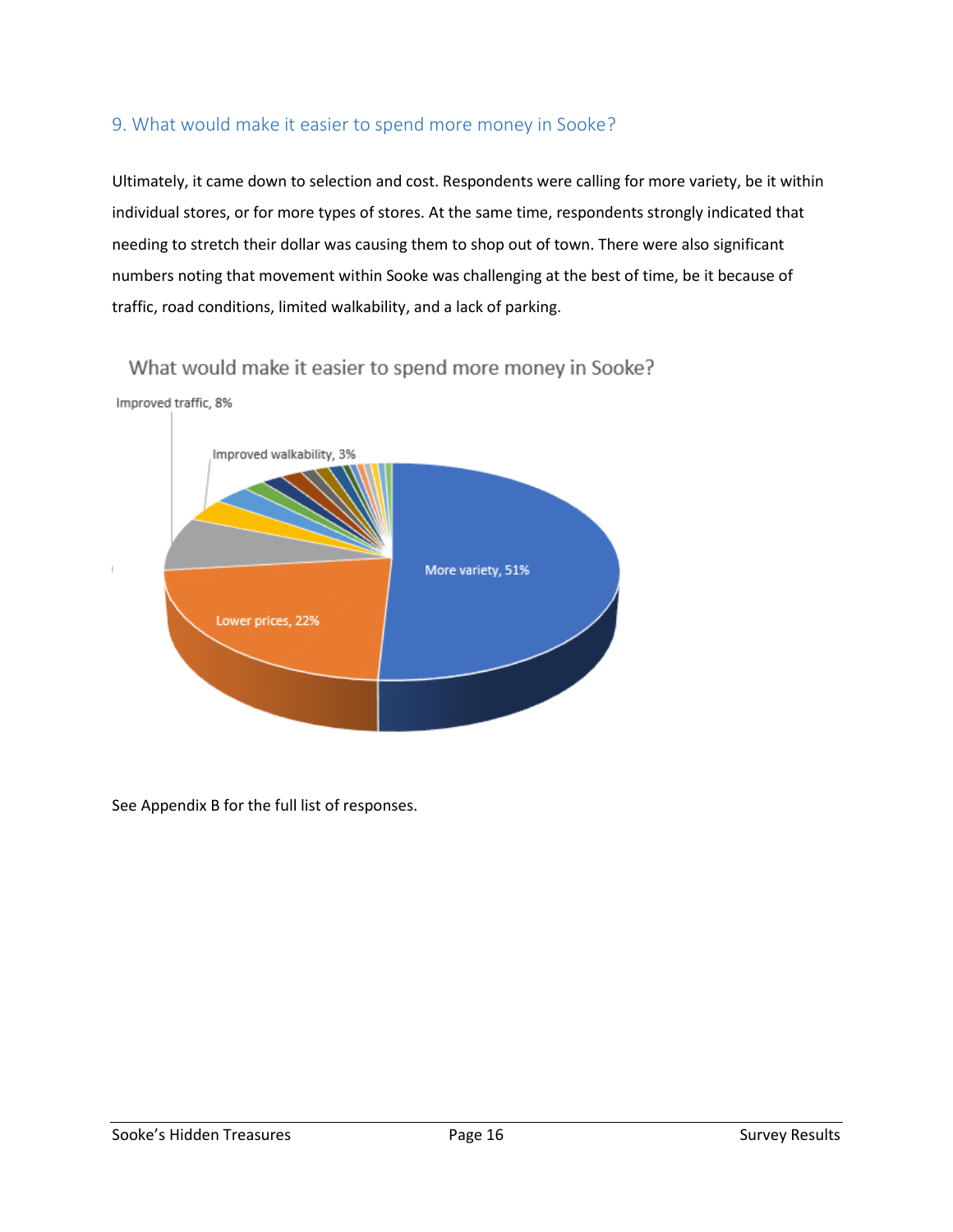#### <span id="page-16-0"></span>10. What types of businesses/services are missing in Sooke?

The top category was a call for dining diversity. This included ethnic alternatives and more family dining options. The clothing category had a strong call for men's and children's clothing, and shoes were also a highly desired item in Sooke, for adults and children. There's also a call for entertainment alternatives in Sooke, ranging from movie theatres and arcades to rock climbing and dance lessons, serving youth and seniors as well as the general population. Many of the calls for chain stores were for the discount and dollar stores, though there was some call for department stores as well.



See Appendix C for the full list of responses.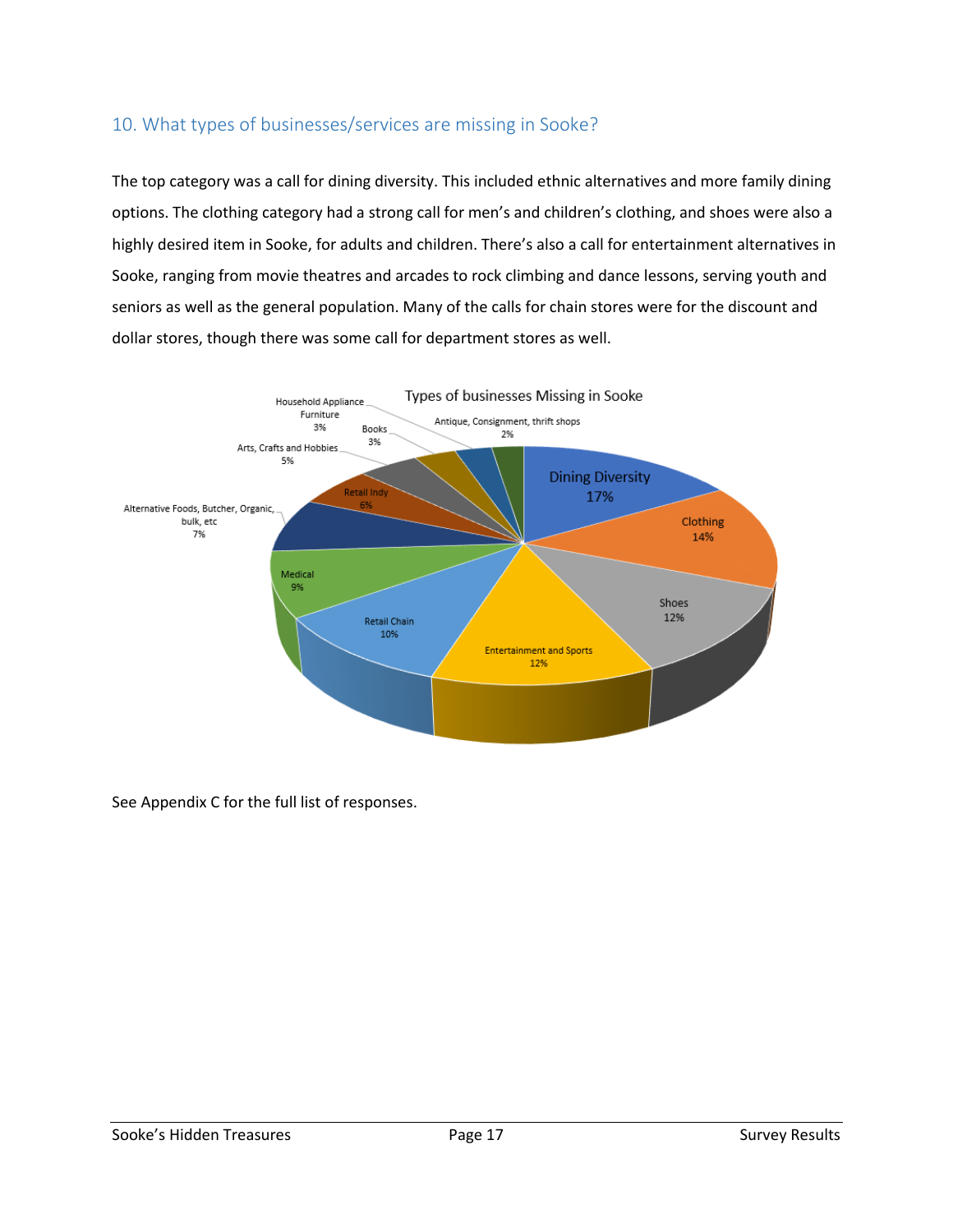#### <span id="page-17-0"></span>11. Please add any other comments you may have about Sooke's economy.

The thoughts and opinions from this section are quite diverse. A few would like growth to slow down, but more appear to welcome growth and well-paced expansion. There are some who would love to see Sooke businesses keep their local, independent flavour, and then there are others who would love to see an infusion of big box stores. The chain stores appear to be welcomed because of their familiarity as well as their renowned affordability. It's unlikely that Sooke will attract many big box stores, though, as they often demand a population much greater than what Sooke has to offer.

On several things, though, there seems to be agreement. Sooke has an affordability issue. There's a sense that the town has grown, and infrastructure (especially roads but also other services) have not kept pace. Of those who want to see expansion, they would like more commercially zoned areas and/or more spaces for local businesses to expand into.

There was also a sense that more could be done to market Sooke as a gateway to the many adventures to be had on the west coast (under the "Improve Tourism" phrase), including beautification, more access to the waterfront, and better marketing overall.



#### Other comments and thoughts?

See Appendix D for the full list of responses.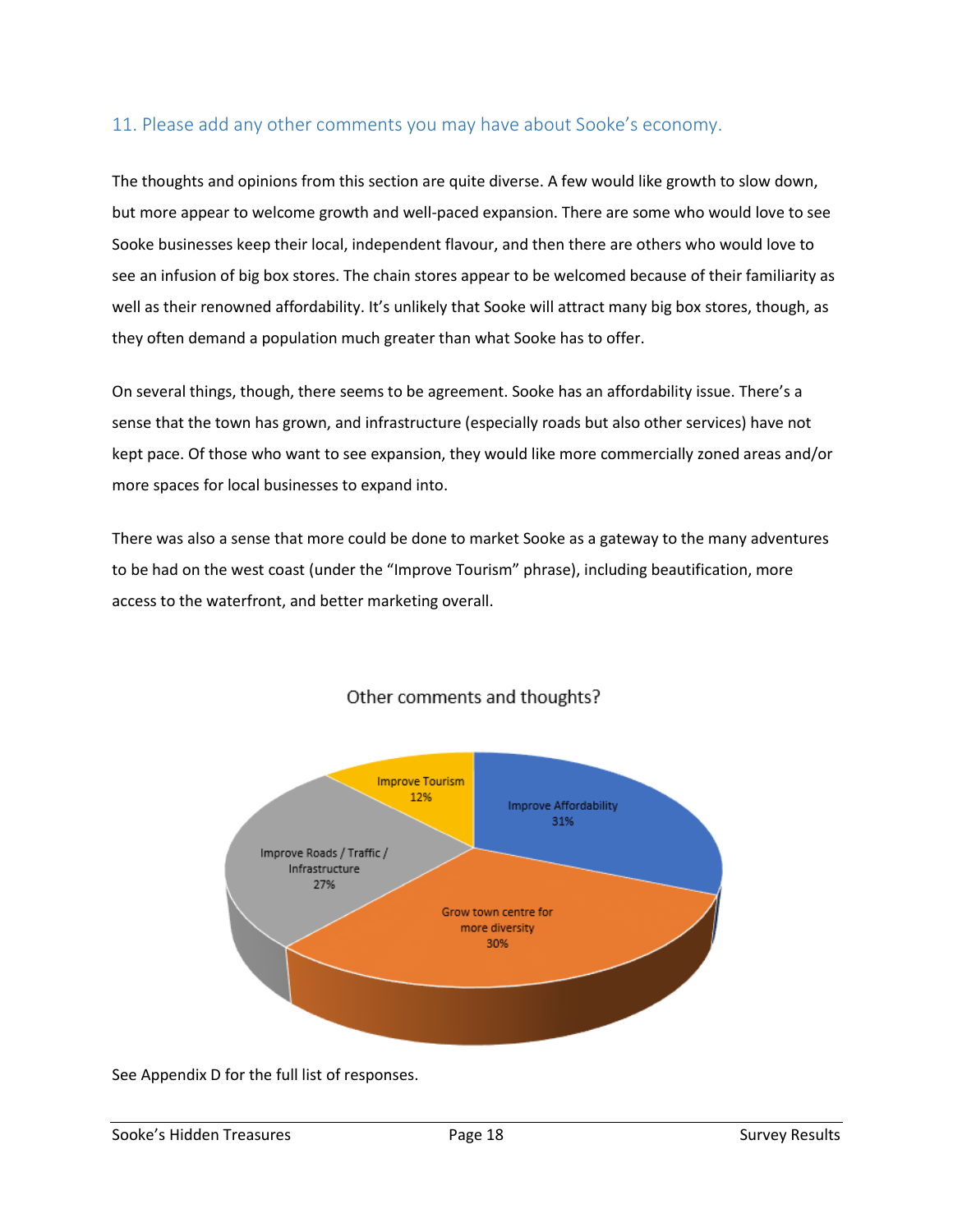# <span id="page-18-0"></span>Appendix A: Full list of Your Favourite Hidden Treasure in Sooke

- Wild Mountain Restaurant. Excellent food, excellent people My favourite local finds are the Artisan's Garden, the Sooke
- I have never had a donut as delicious as the ones at BITS OF BLISS. Never. My mouth waters just thinking about them. "Fritter Fridays " there is a must !!
- Sandcut beach
- Artisan Garden Centre, a wonderful spot to grab a coffee and enjoy the garden, the gift shop is full of wonderful things.
- "Our favourite hidden tourism treasure, The Sooke Boardwalk Loop, it has so much to offer, it took three visits to discover it, and now that we live here, it's one of the first • Otter point park places we take visitors, we stop at Sick in the Mud walk the loop and end up at Little Vienna Bakery for some food. The second hidden treasure is Broom Hill, such a great hike with so many options and a great view to finish it off."
- Ella Beach, where I proposed to my wife.
- Poirier lake is beautiful, nice walking trails around it or further for the more adventurous. Gorgeous water lily's in the spring and summer and it freezes over in the winter sometimes which is pretty cool.
- Ella beach. It is so close to our lovely village, but there is often no one else exploring it.
- I love most stores in Sooke but Home Hardware stands out. When I first moved here they lent me their paint matching machine which was above and beyond! Linda matched up all of the paint in our house.
- Stick in the Mud cafe. I moved to Sooke last year, after my spouse passed away. I kept trying to meet people and build a community for myself and my kids, but everything was shut down due to COVID. Stick in the Mud was such a welcoming, friendly place, it made me feel like I had made the right decision to move here. It was the type of community hub my husband would have loved.
- There is so much natural beauty in and around Sooke, but my favourite local gem is the Gallery by Sooke Arts Council, where so many fantasy local artists display their works!
- Undoubtably the Sooke Pot Holes is a beauty in Sooke. Have 4aised all my children here, we still charish camp trip to Pot Holes any chance we get.
- Village Food and Western Foods are great for friendly, helpful staff. The beaches are lovely; ....and the spot at the very top of the end of the road in Erinan Estates has an incredible view!
- "Billings Spit"
- Barb's Barber Shop -- excellent service -- great dialogue -- a relaxing take time out from the crazy world we live in !
- Walking down Ella Road because it's a quiet, quaint country road.
- Night Market, and A Sea of Bloom. I love all of the small businesses and creatives in this small town. So many talented artists and crafters!
- John Muir Creek Beach and all of its fossils! Such a cool place.
- Bad dog
- Crystal Store
- Sandcut beach hiking under the highway
- A quiet little swimming hole on the Sooke River
- 
- Vienna Bakery outdoor patio. A tranquil oasis to enjoy time with friends whilst feasting on a delicious baked goodie
- My favorite is Billings spit. It's quiet and a lovely walk.
- The park at Poirier Lake, they really did a beautiful job on that.
- Tugwell Creek Meadery
- Arts council Gallery
- Forbes Pharmacy for their fabulous customer service!
- Teriyaki House has the BEST non-soggy takeout of all time
- Grace Garden at the Baptist Church . Truly a little piece of heaven
- Kayaking in the basin at low tide you seem like you're in the middle of the ocean but in 6in of water. Plus, it's gorgeous views.
- Bits of Bliss donuts because why wouldn't you want amazing donuts without having to drive all the way to downtown Victoria! Fresh on weekends means it's the perfect brunch treat :)
- My favourite hidden treasure is definitely Dead Man's Island in the Sooke Basin. It has these amazing oyster catcher birds that you can paddle right up to.
- Sandcut Beach
- Eating a wood fired pizza on Wild Mountain Restaurant's patio overlooking Sooke Harbour.
- Muir Creek
- Broomhill- beautiful hike so close to home with options for 30 min ascent or 1hr ascent + ways to even get down to kemp lake
- Sooke Night Market it's so great to support local vendors (food, crafts, jewellers, etc) all in one spot!
- Sooke potholes: a bit of history, mystery, gold, and nostalgia all combined at the best hiking and swimming spots in Sooke!
- Sooke pot holes. The pools are great for the grandkids There is good parking and bathrooms.
- Wild Mountain is such a treasure for our community with delicious food and beautiful views.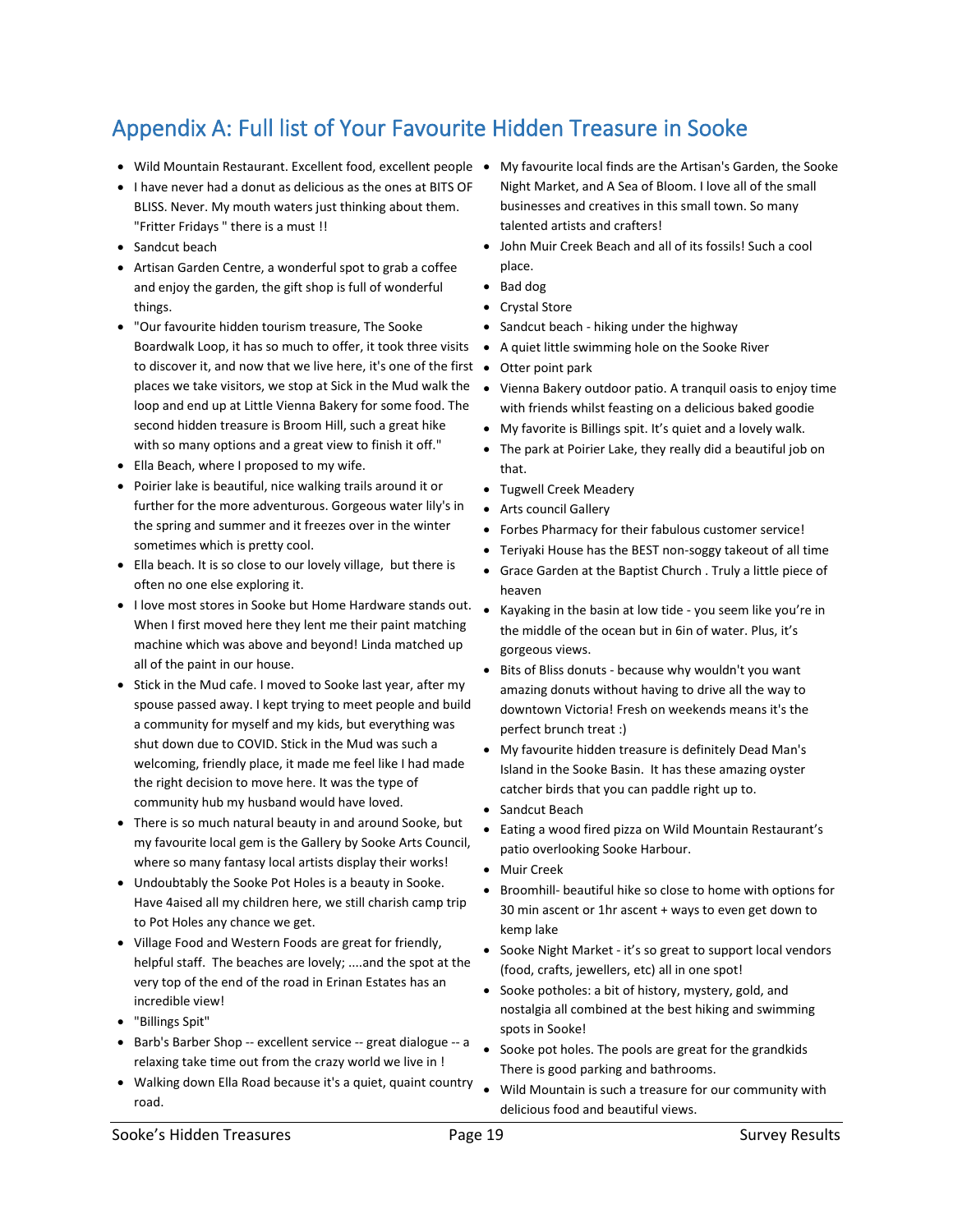- Sharingham lighthouse I love the hydrophone installed so The Boardwalk- it's scenic, peaceful and very accessible! you can listen to any whales moving past!
- The Sooke Museum, they have so many amazing gift items
- The amazing walking trails up behind Sooke in the hills
- Home Hardware you can literally find anything and the staff are so helpful
- Milnes Landing Girl Guide camp. Beautiful place, so full of memories, and we are so so privileged to get to spend our Guiding days there. My other treasures are the boardwalk coming out of the forest right onto the ocean is such a Sooke way of being - and Sooke Yarn and Fibre, a little haven of creativity and soft love in the hard world.
- The potholes of course!
- The boardwalk and the Whiffing Spit are the best places to spend you4 days. Walking, crabbing, exploring, bird watching, sea lions sightings are many reasons we live here.
- Wild mountain
- Fishboat Bay! It's always sunny, never windy and barely a soul around <3
- "Favourite" is so difficult to identify in a region so full of favourites. There is a new or renewed one every day. Today: A return to Pizzability for two lunchtime slices -- Hawaiian and so tasty/satisfying as always. I was gifted a third slice because it was late in the lunch hour and the staff didn't want to waste any leftovers. Nice thought, nice people, wonderful town! :-)
- Ed McGregor park is my favourite because it's beautiful and well manicured up top and the boardwalk down to the water feels like you could be miles away from civilization and the pier along the water has spectacular, world class views. It's not just my favourite spot in Sooke, it might be my favourite spot on the island.
- Sheringham Distillery drinking in the west coast
- "I love Vancouver island rock hounds group.
- People like myself, paint whatever they like/want on a rock and clear coat it, with Victoria island rock hounds painted on the back, then they are placed in hidden spots for all whom are roaming to find, you can choose to keep, or rehide the rock you find."
- B and K Jewelry: it's a wonderful place to visit my go-to shop for gifts. My recent purchases included handmade soaps from Duncan, fridge magnets from Newfoundland, and a personally engraved silver bookmark.
- Grace Garden at the Baptist Church
- Billing's Spit beach walk from Seabroom to the end of Kaltasin. Spectacular and not as busy as Wiffenspit
- Foggy Mountain Forge the metalwork is incredible!
- The Coast Trail in East Sooke park; you can't beat the spectacular views while getting outdoors for great exercise!
- 
- Wild Mountain Food and Drink they are a cozy little restaurant with the best wood fired pizzas and meatballs. Local ingredients are used and the tastes are amazing. I would recommend to everyone!
- Up the hill on other side of the pot holes there is the nicest waterfall. Great spot to get away from the grounds.
- Barking Dog
- The boardwalk at McGregor Park a nice walk through west coast forest and Oceanside
- Ayum Creek
- My favourite? How could I have just one in this amazing place? Sand it, Mystic, Clinch Creek, camping at SOOKE potholes and SOOKE flats for Canada day, hiking the water line, walking the goose.. route 14 and I loved Mulligans! It's all amazing  $\delta \ddot{Y}$  –
- The people! I know it sounds corny but honestly people here are so sweet and friendly. You really feel the sense of community. Since I'm new to Sooke I have a lot of hidden treasure to find and I am looking forward to it !
- All of the little swimming holes alone the Sooke potholes
- Laughing Lama trail. It's not a high traffic trail that is very natural and great little hike. There is not a lot of public trails in Otter Point Area.
- Whiffed spit and sooke potholes
- "Bouledog Quilt Store
- As a quilter it is fabulous to have such a great resource so handy"
- My favourite is hiking to Mary Vine falls in potholes
- "The upper potholes on the Sooke River."
- Whiffin Spit, not exactly a "Hidden Treasure" but definitely one that is one of the best spots to visit.
- Rotary pier because I love to crab, go for walks on my lunch break or hang out looking for sea treasure
- The hidden treasure of the Sooke region is the local trails and friendliness of the residents.
- Ed Macgregor park. Doesn't look like much when you drive or walk by on the main road but if you walk through and explore further, the path leads you through the trees, down a boardwalk switchback out onto the pier with an amazing view of the Basin / Harbour. You could even spend the afternoon crabbing there right close to town.
- Museum
- The docks just downtown sooke is one of my favorite places to go. I could sit there all day just watching the ocean and taking in the views!
- It is a four-way tie: The Stick (amazing coffee, super fun staff, great muffins and cookies); Little Vienna (their breakie buns are amazing!!!); ARF (Active Reactive Field) -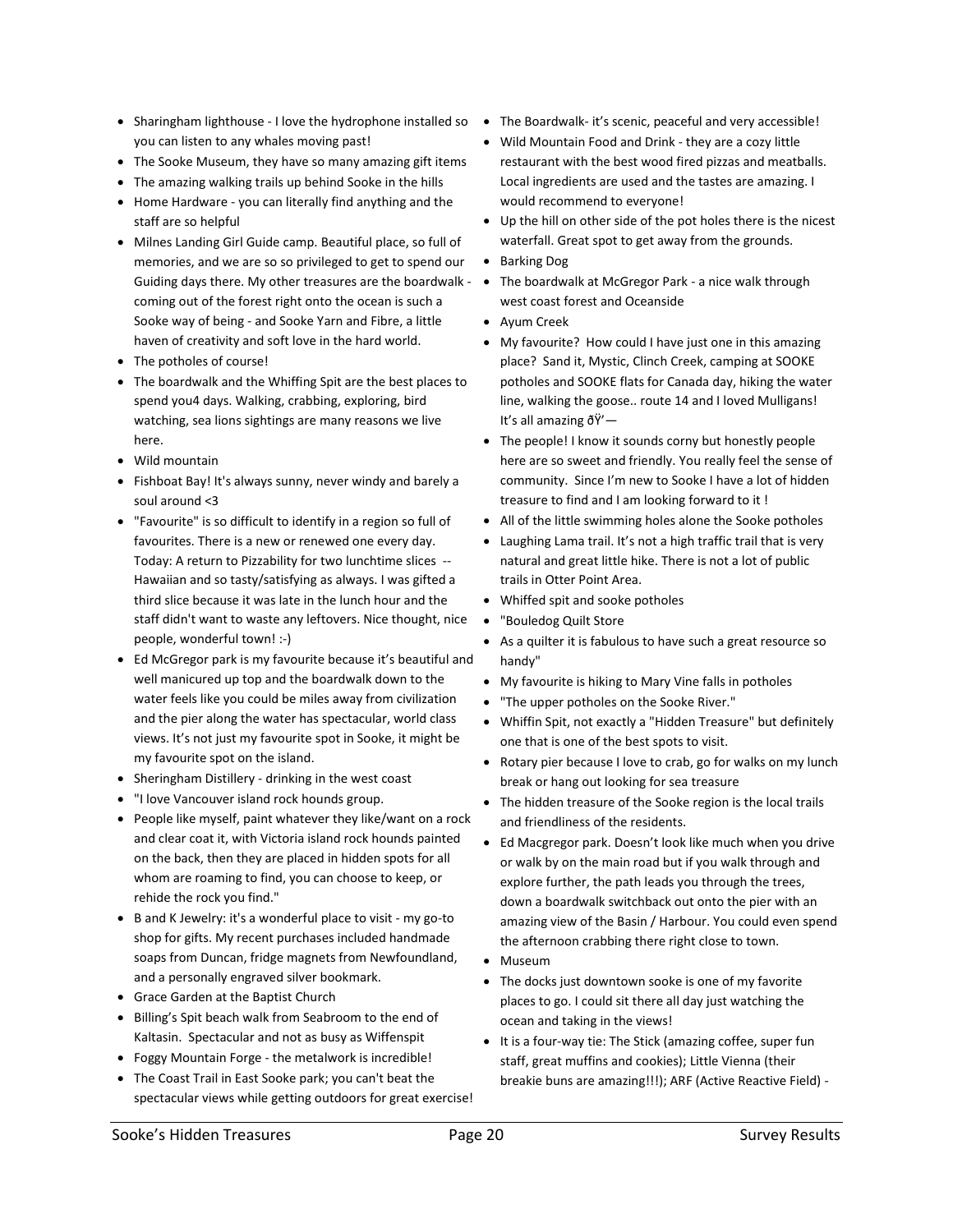they play; museum store (best gifts anywhere around!).

- Potholes, the natural beauty of the area, access to amazing hidden trails
- The people of sooke. They are always friendly and willing to "˜A Sea of Bloom' is my favorite Sooke treasure. The help it seems.
- Everything from the Potholes to all the beaches
- Cathys Cafe
- Whiffin Spit nice for walking and enjoying scenery
- One of Spokes most awesome hidden treasures is definitely Sandcut beach custom stained glass company run by a Sooke father and daughter who create phenomenal bespoke pieces of art work of which we already have two pieces hanging in our house - great craftsmanship and awesome people! Please do check them out ðŸ'ŒðŸ•¼
- The lazy gecko restaurant has the biggest, tastiest burritos around
- Whiffen Spit
- Ed MacGregor Park because it connects to the waterfront and the Rotary pier with a beautiful view of Sooke Basin and Whiffin Spit. It makes for the start of a great walking loop, passing through grassy gardens, forest, boardwalks, and lovely neighbourhoods.
- Ella beach
- Whiffin Spit Enjoy the views the people and all the sea life and dogs.
- Whiffin Spit is a great place to hang out for a walk and to meet new friends!
- Wiffin spit
- Sooke Rugby. Being able to learn and play the unique sport of rugby directly in Sooke is a great opportunity for many that have never had the chance to try, or are returning to the sport after many years.
- Walking Whiffin Spit on a windy day, with sea birds wheeling in the sky, and ocean breakers sending up their spray.
- Beaches, all of them ! Absolutely beautiful and full of wildlife!
- Wild Mountain Food & Drink. A small locally owned restaurant, focusing on the slow food movement. All ingredients are sourced locally and they have the best patio in Sooke.
- Ed Magregor park
- Seaparc Leisure Complex
- East Sooke Park white sandy beach
- The Artisans Garden. One stop to everything beautiful anyone can imagine!
- brilliant idea for dogs like ours that like some privacy while The Galloping Goose walkway. It is a beautiful flat, wide trail to walk or bike ride. It goes along the inner harbour as well as Sooke River with stunning views of both.
	- Wild Mountain is a tucked away gem
	- friendly knowlegeable staff help you find the perfect gift for any occasion. Seeing the beautiful flower arrangements and the unique work of local artisans uplifts the spirit everytime I visit the shop.
	-
- The Glass Generation (instagram: @theglassgeneration) a Happy Village Restaurant....they serve, in my opinion, the best Chinese food in the land.
	- My kids and I love to explore Ella Beach. The kids can play with the rocks, dip their feet in the water, find a few hidden forest spots, and even find a painted rock now and then.
	- East Sooke Regional Park The beautiful hiking trails and water access are amazing.
	- Hiking, particularly the sea to sea regional park.
	- I love all the hard working hime based businesses like Sweet Escapes, Corrine makes fabulous cakes and sweet treats!
	- Whiffin Spit
	- The fire pits/lounge at the Prestige Oceanfront Resort. It's a great to grab a drink from the Vault and enjoy it surrounded by the cool architecture, palms and ocean view. Makes you feel like you're on vacation!
	- I love Daniels Market. They have a variety of local produce at very reasonable prices. The staff are friendly and helpful. They also do their best to keep us informed via social media. They're one of the best parts of our community.
	- Thursday & Saturday and other local markets for the ability to purchase local produce, art and other items
	- Mom's Place Restaurant it just has so much character of a small diner and excellent food!
	- Fishboat Bay
	- Artisan's Garden lifts my spirits every time I visit. Friendly staff, beautiful gardens and the best chai tea! What a hidden gem!
	- South Shore Gallery is just brimming with beautiful, local arts and crafts
	- Hara Sushi Restaurant really delicious food and lovely atmosphere
	- potholes and rock hunts
	- Sooke Board walk-great view of harbour; tranquil, scenic
	- The Pot holes. I just love it there.
	- Kemp Lake warm enough in the summer to go for a swim and big enough for paddle boarding or kayaking.
	- Grounds of the Prestige Hotel for their landscaping, the views and for bird and aquatic animal siting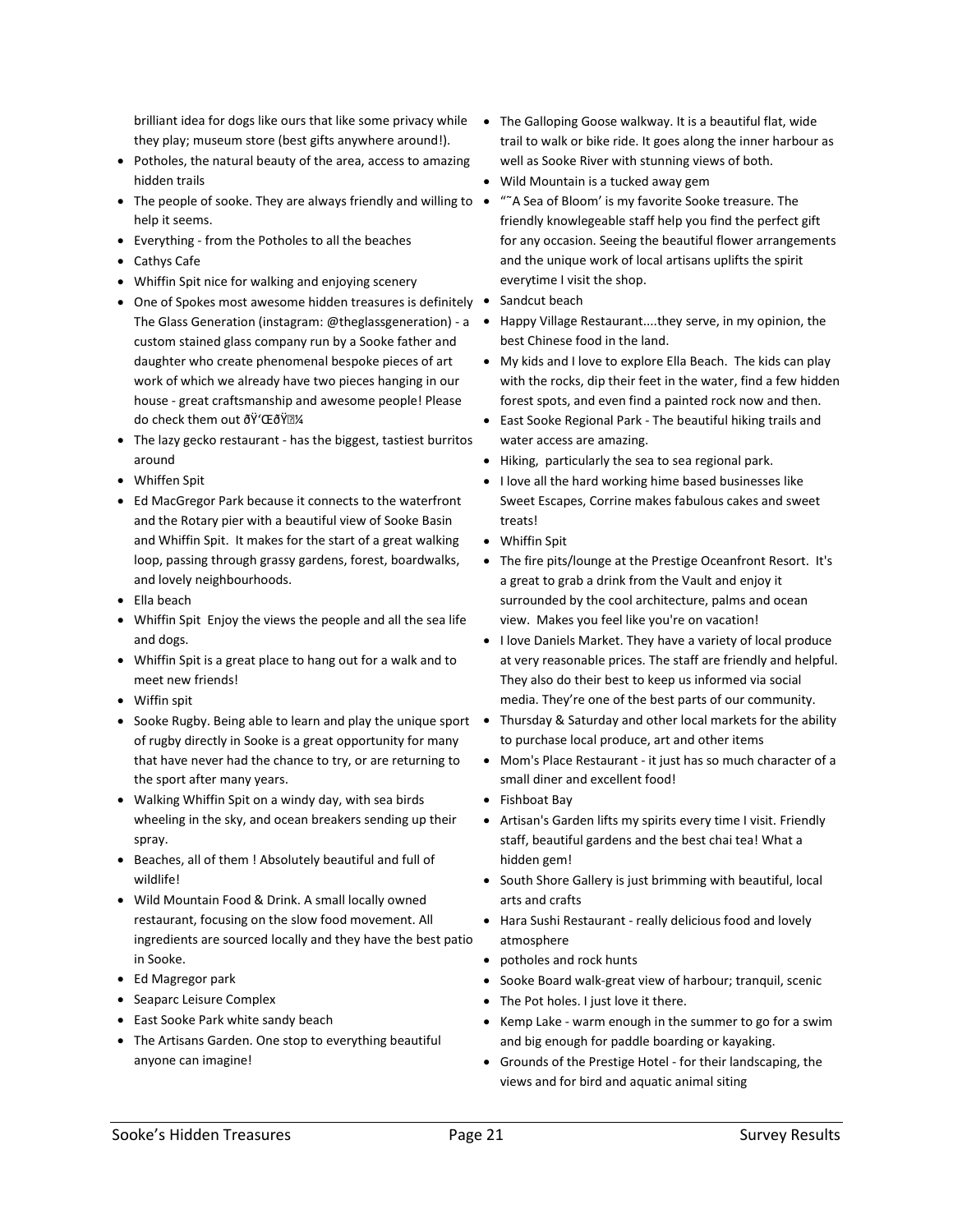- Macdonald Park. The park is lovely and has a nice walk which brings one out to the amazing seaside boardwalk .
- "All of the local artists and crafters. Not just the night markets and farmers markets. A few big facebook groups full of people starting their own businesses.
- Sooke has some of the best craft beer on the South Island. SOB and Bad dog brewing are a favorite. "
- The swing at the top of Broomhill
- Artisan's Garden friendly and helpful staff, lots of wonderful locally made gifts to buy, great lattes, beautiful setting and healthy plants to buy.
- Charters Creek Interpretive Centre, I love taking the kids, hands on educational experience, especially when the salmon are spawning, and beautiful anytime of year
- Fossil Bay Resort beautiful cabins with hot tubs on the decks, an incredible view from the decks and an owner who goes out of her way to make your stay worthwhile.
- Wild Mountain Restaurant
- Otter point park
- "The "lookout" spot at the top of the hill trail in Erinan Estates.
- The Sooke Potholes are my favorite so far, so many beautiful spots for swimming, and great hiking on the trails.I look forward to seeing more treasures on future visits.
- Sooke Brewery is becoming a nice weekly visit! Th3 beer and the staff are wonderful!
- Haro Shushi Great food!!!!
- So many to choose from but my family loves Fishboat Bay!
- Mount Manuel Quimper and the sea to sea regional park. Endless, always new, stunning views, Sooke forests to explore, fellow Sookies to encounter on the trail.
- The Museum gift shop is my favorite hidden treasure because of the locally made crafts they sell.
- Muir creek, always a place to view the seals, beautiful beach
- Some of the food trucks... such good food at a good price
- Sandcut Beach is a totally hidden treasure in the Sooke Area
- Shirley delicious"¦ hopefully that's included in greater sooke
- comes to visit us
- "Artisian Gardens"
- The Sooke Potholes! They are the most interesting and beautiful natural work of nature I've ever seen! And refreshing to swim in during hot summer days!
- The little stores on Otter pt Rd at Hwy 14. SouthShore Gallery, Barking Dog, Sea of Blooms, etc, Unique, artful items, locally produced, fantastic service!
- The Whiffen Spit. Ever since we moved to Sooke 23 years ago, the Spit has been a source of beauty, fun, exercise and meditation. You could not find a more sacred place to be.
- Kemp Lake it's peaceful and great to swim in the summer good fishing and paddle boarding
- Happy Village fresh n tasty
- My favorite "Hidden Treasure" is Wild Mountain, they're incredible. A beautiful, sustainable and locally sourced menu that changes and evolves with the seasons, coupled with an incredible team from owners to staff, Wild Mountain has truly anchored itself in my heart
- My favourite hidden treasure is the Sooke Potholes Campground. There are beautiful spots along the river to walk to from any of the campsites that are breathtaking! Great place to spend a weekend for hiking, swimming and family time.
- Billings Spit my family calls this place "shell beach" because it is covered with broken shells. It is a short walk, but quiet and absent of people.
- Artisans Garden! They have a wide variety of local artisans. From sipping a local coffee, to there stunning garden centre. What better place to go and support local â¤ï¸•
- SFRS thrift shop
- I LOVE Sea Of Bloom, for all their botanical and gift offerings. It's such a special store to go into and explore. I also LOVE grabbing coffee and a goody at the Road to Sooke where you can enjoy the scenic offerings of the Prestige while supporting a great little cafe. So many good places to choose from.
- Sandcut Beach, it's not very well known and one of the most beautiful beaches in sooke.
- Bohn Sheet metal Does superb work in Aluminum or stainless steel
- My front yard, it embraces everything Sooke has to offer, the abundance of Wildlife, sealife, flora, ocean and the serenity of the river! Blessed by far
- the beaches
- Cathy's Corner Cafe: for outstanding service in the community
- Artisan Gardens. A wonderful hidden delight.
- Potholes
- The Sooke potholes. My nephew loves going there when he labsolutely love sea of bloom. They offer so many hidden jem items. Wheather is a gift for someone of just for yourself these is always something for everyone.
	- My wife and kids absolutely love Ella beach. Collecting rocks while the waves make that super cool noise running down the shoreline.
	- The best hidden treasure in Sooke I believe is to be the friendly souls that I have met and befriended over the years and now love..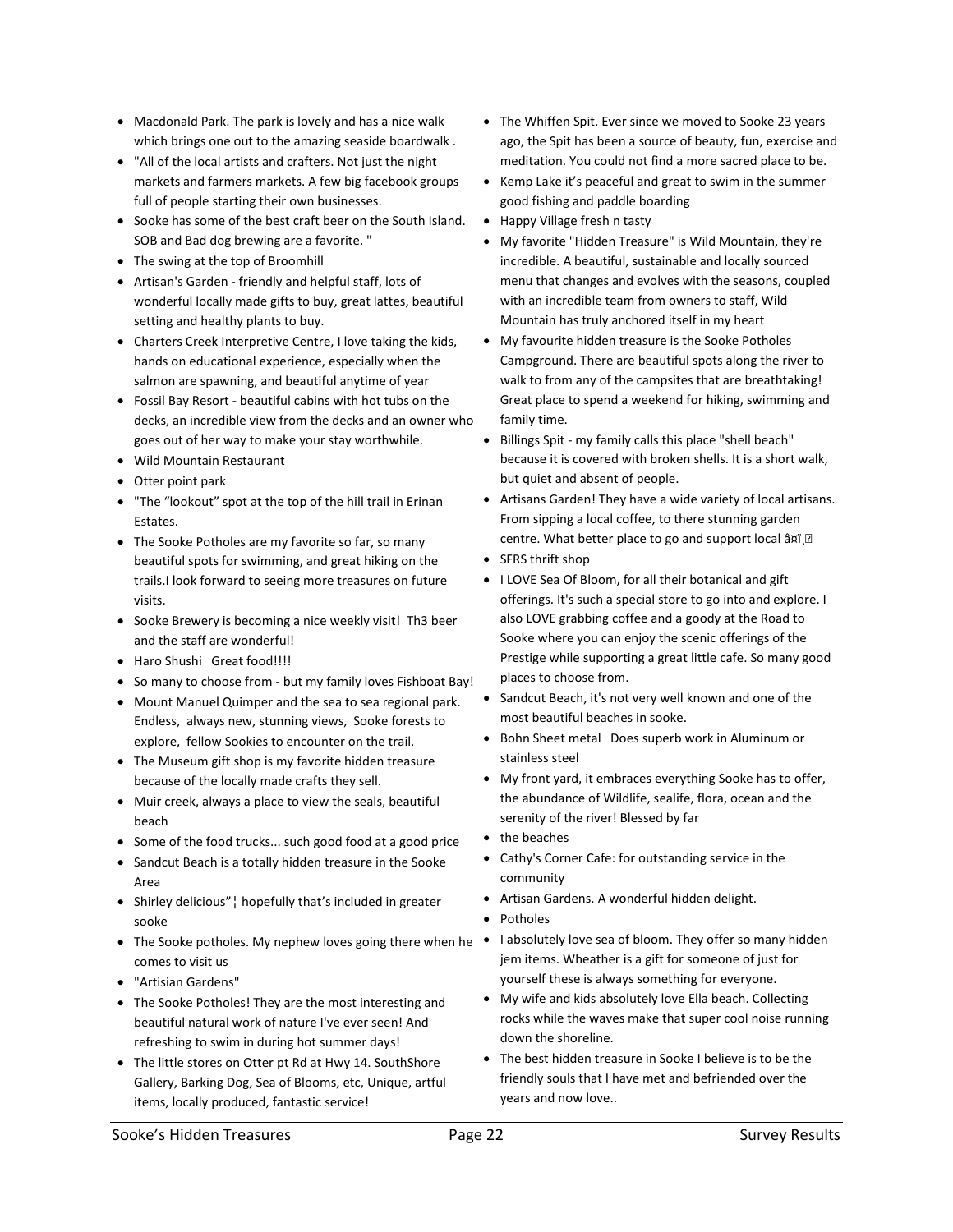- East Sooke Park it has great hikes for all ages, beaches, nearby farms.
- Iron Mine Bay beach- a fabulous pristine environment with lots of agates on the beach as an added level of interest!
- Whiffen spit
- The very quiet oceanfront area off Kaltasin near Billing Spit. A Sea of Bloom Florist Never crowded
- Whiffin spit
- Sooke Philharmonic Orchestra and Chorus, we are so privileged to have a first class orchestra in our small community
- The hidden beaches in East Sooke
- SFRS a thrift Shop
- Wild Mountain Resto.
- The Artisans Garden. It is beautiful, unique, and something you don't find in a big city.
- Sacred Mountain
- Well, picking a business is too difficult! So I will say the best hidden treasure is the dirt parking lot at the end of Idlemore that leads to Billings Spit.
- Sea of Bloom "¦.. there's something for all tastes and so many local products.
- Both Barking Dog and Sea of Bloom , so much great stuff in two adjoining shops - amazing variety, no need to get gifts anywhere else .
- Black Market Meats, just ask Edward for a charcuterie selection and enjoy
- Ella Beach"¦it is so easy to walk to and yet a real hidden treasure
- Cycling the Galloping Goose trails
- Wild Mountain Restaurant , 5 star Dining at 3 Star Pricing.
- Artisan Garden it is not in the downtown core and what's a better combo than coffee, plants and boutique gifts?
- Petro and tims when everything is closed and the wild.life walk around so freely
- Muir Creek Beach
- 
- Otter Point Park. It is off the beaten path, not clearly marked, and parking can be tricky. But, if you can make it there, you are met with glorious rock formations leading to the straight, a fabulous panoramic view, a picnic table for a nice lunch (or a bench if you just want to relax), and nothing but that sounds of nature. It is breath-taking and incredibly peaceful.
- The Barnes station shelter at the sooke potholes. When I am hiking the dogs and it is raining we can go in there for rain relief and lunch!
- Just discovered the trails by Seaparc...lovely local walk. I also love to hike to the beaches along the coast, Potholes, Roche Cove, The Spit
- Spectrum Digital photography
- The Boad Walk and the winding access. A fund walk any day of the week!
- Gordon's Beach, because it's Oh beautiful.
- The beautiful walkway at the end of Murray Road along the ocean boardwalk. When walking the sea life, smell, breeze put you into a calming tranquil mood to enjoy the walk.
- Cathy's Corner for their amazing breakfast sandwiches
- Not going to say because it is hidden :)
- East Sooke park
- Sheringham distillery! because they have won Best Contemporary Gin at the World Gin Awards.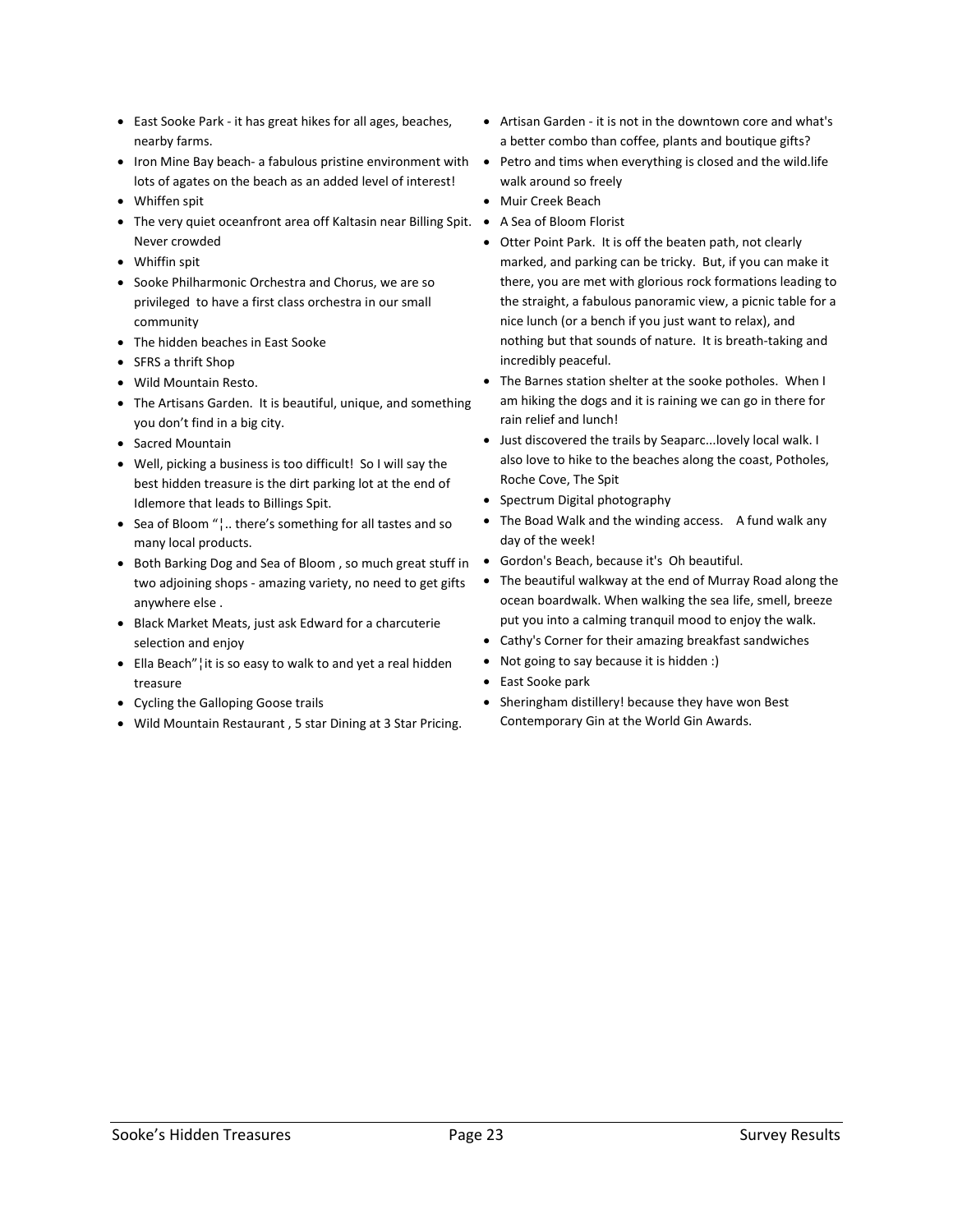# <span id="page-23-0"></span>Appendix B: Full list of What would make it easier to spend in Sooke?

- What would make it easier to spend more money in Sooke? If the traffic flow was a bit easier to get onto Sooke Road.
- More and affordable retail space for businesses. Adjusting the bylaw rules to allow for more start up home based business
- More affordable goods
- Nothing, keep it local and buy local!
- Walkability has improved but looking forward to more interconnected trails & paths.
- More space for retail stores
- More restaurant options
- More clothing options, bigger thrift store more recreation.
- More shops
- More reasonably priced spa services including botox.
- Traffic in Sooke due to Rush Hour and McDonald's Drive Through make it hard to get around to local shops.
- More retail shops, a bigger hardware store, better art & craft supplies, a better variety of restaurants and an IKEA ;)
- More local business, clothing stores, shoes, simple things that are not offered here
- Having other businesses located in Sooke.
- cheaper prices it's very expensive here
- Lower prices
- More choices
- More local craft fairs/markets/spaces to rent
- More commercial businesses
- Later hours on shops
- More variety of stores
- More restaurants
- Some more variety
- More stores
- More commercial space for local retail
- More stores
- More money.
- Getting my dog's food at a local retailer
- nothing more
- More clothing stores
- Lower cost good quality organic produce and soups (the main reasons I go to Thriftys). I also buy at Walmart because they have deals on kids lunch stuff (like 3 for \$6 on kids lunches items) and cheap organic produce that isn't moulding. The extra \$1-\$2 on most items vs Walmart prices at the Sooke grocery stores drives me to shop at Walmart. Maybe the businesses (shops that aren't grocery stores or fast food) could try sending out a flyer in the paper and/or online showing what they have in their store so people don't have to physically go down there to find out how much/what they are selling. With Walmart loyalties and Amazon on our phones, the money is spent before we even get out of bed, especially with the weather lately.
- Being able to get men's clothing and shoes for the family
- I don't mind driving to Langford for box stores small local shops here are great
- Improved selection at grocery stores is really about it
- 
- More options
- Less vehicular traffic on Sooke Rd.
- Hmmm a bigger thrift shop!!
- More acess to fushing/camping gear (and less expensive groceries)
- More savings
- Better pricing
- Quality and value.
- More diverse businesses and good restaurants!
- A walkable core that has more businesses, designed in a way that compliments Spokes rugged outdoor identity
- More selection of retail merchants
- bigger selection
- more options looking forward to the proposed new Strip Mall
- Businesses open later
- Better roads
- More local stores
- Groupon or island daily deals
- more retail businesses catered to families (clothing, toys, supplies)
- End of the pandemic! (re: for arts, entertainment and dining out purposes at least)
- More shops. And from what I hear more affordable commercial/ retail spaces.
- Not sure
- "Money"
- A mini Marks Workwearhouse (saw one in the Brentwood Mall), Purdy's, don't lose Shoppers Drug Mart, ethnic/mediterranean market, Romeo's?, BMO?, M&M Meat Shop?, Starbucks?, Ali Baba Pizza?, more artisan/gallery/market spaces. Need to make the Tourists Stop. Seriously - check out why folks stop at Coombs, Chemainus, Cowichan Bay.
- Men's , children clothing and shoes
- More local small stores
- Not sure
- Variety of businesses
- Variety
- A little more choice and having competitive pricing
- All good. Its easy to spend
- Better prices
- Upgraded highway access into Sooke
- Should be multiple answers for categories spentvin Sooke
- Less construction, more street lights and lit crosswalks!
- More popular stores and restaurants
- More restaurants
- Larger selection of groceries and clothing
- Cheaper groceries
- Cost effective
- Affordable groceries (chain store like save on)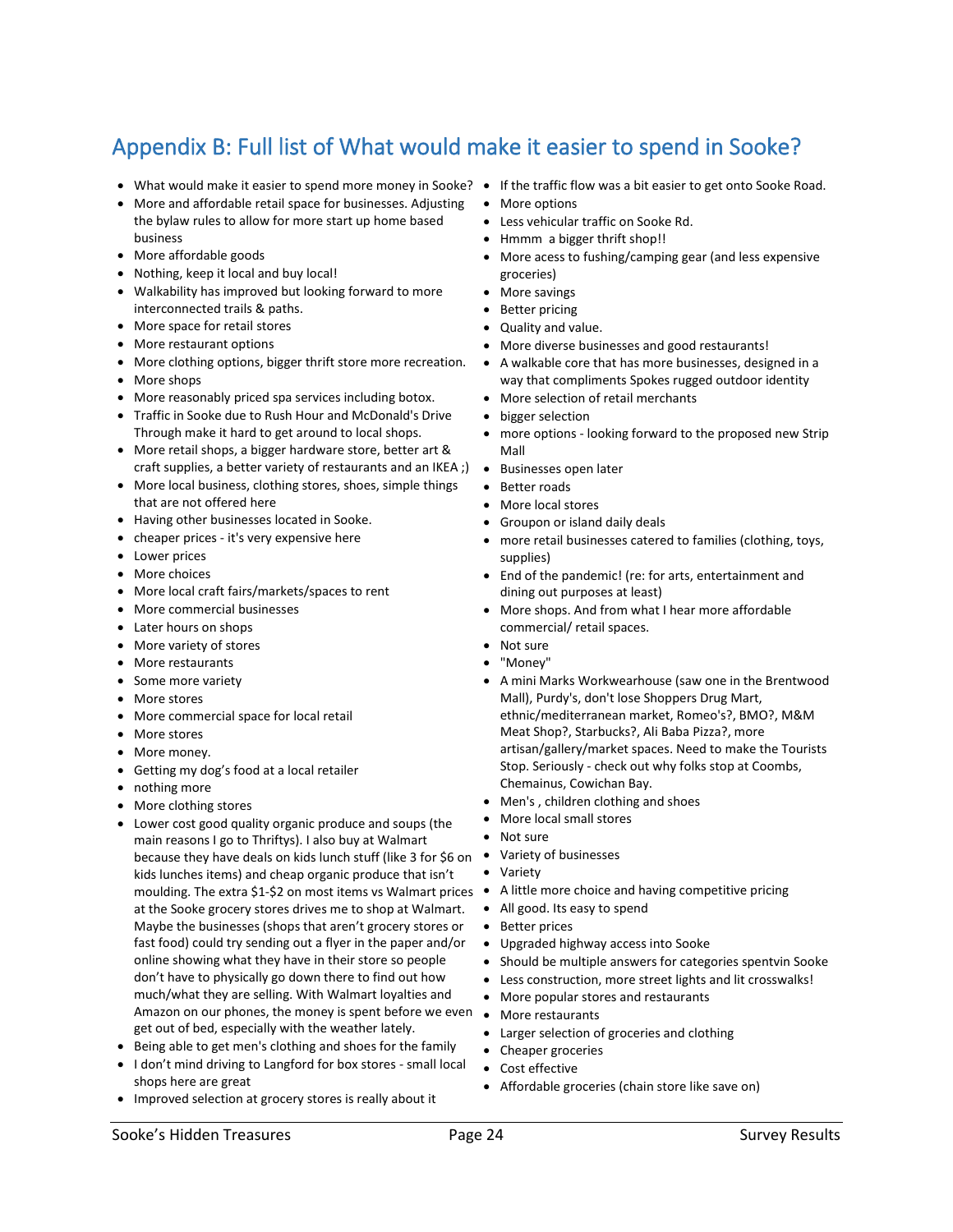- "If prices were more reasonable and competitive with out of Sooke stores."
- More variety of businesses.
- More options for shopping ( I love thrift stores and shoes for my kids)
- Store availability.
- If I did not have to commute for work into Victoria as frequent. The drive home can be a little much with the traffic and don't often feel like heading out once I'm home for the evening.
- Nothing I can think of. I've been bragging to my friends and family that everything I need is 5 min from where I live! Or a 15min walk. Have only lived here for 4 months and I love it.A delightful town and everyone I have encountered is so friendly and helpful.
- More stores and restaurants. Dollarama or dollar tree would be ideal as our dollar store is the worst
- If the pet stores carried the raw food our dogs eat.
- Having a good butcher and a German-style bakery
- Prices more in line with langford shopping
- More small shops
- Grocery delivery
- more shops
- Value for money
- better/lower prices and longer business hours
- More stores for personnel needs
- If groceries were more affordable it would be easier to spend more in Sooke AND not have to drive into Langford. Many goods at the two local grocery stores, which are fine, are not cost competitive with the larger stores so grocery purchases are limited to perishables like milk, bread, eggs, last minute items, etc ... not the big shopping run. I try my best to purchase locally first, but price point is important as  $\bullet$ well.
- Outdoor clothing and shoes
- More variety of merchants
- More variety better prices.
- Competitive prices
- If things were not "small town" prices
- The two main grocery stores here have unusually high prices for canned goods, probably because of transportation costs. A no-frills grocery store might make prices more competitive.
- Lower rental rates and higher wages
- More variety of clothing/shoe stores.
- More money
- choices
- Less car crashes on Sooke Road that close it.
- More organic, non gmo foods, esp meat from local farmers have more money and producers. Country Grocer has some "clean" meat, but . More verity more variety would be great!
- Department store
- More variety of shops and shops that aren't dated and look More choices for clothing like they're falling apart, redoing the entire downtown so it's actually a nice place to walk around and browse stores. Patios on restaurants so you can enjoy a drink on a nice day. Better transit so you can rely on it to get you into town

and home so you can have a drink. Walking along the side of a highway is so unbelievable unappealing it's so disappointing Sooke has centred itself around the highway and not the waterfront. #1 mistake in my opinion. The downtown core also has no vibrancy, life or culture. It would be nice to see some more art and murals to bring life to the area. Would be nice to have some sort of theatre as the city grows to have a place for performances etc some sort of night life

- The traffic roundabout made it easier to shop in Sooke, so I guess a continued attention to traffic management. I prefer to shop in Sooke to support local businesses when I can.
- If prices were more with the going prices in Langford
- That's a hard one. It would mean bringing big box stores and I'm not a fan of that.
- The more kid friendly places, the better :)
- If we had more brick-and-mortar stores--shoes stores, book stores, plus-size clothing. Open up a proper business along the water that's window-shopping and tourist friendly.
- A distillery which you eat and buy beer at
- More affordable groceries, resource list of home based businesses
- A Save-On -Foods store here
- A new shopping plaza
- A grocery store with more variety and prices comparable to Langford stores.
- continued diversity of products/services available with competitive pricing
- more retail offerings
- If I had more money I would spend more money in Sooke
- More thrift stores!
- better pedestrian access, less traffic
- more clothing and shoe stores
- cheaper prices better selection
- obviously more variety
- I could spend all day.
- Shoe/clothing
- having a nice mix of unique stores and local versions of larger retail operations
- More Artisanal or pop-up stores
- Prices were more comparable to Langford or Victoria. A few items are fine, but if you need more than that it's worth the drive into Langford for cheaper
- Shoe store
- more businesses
- More money!
- More choices on certain businesses clothing, more thrift stores
- 
- 
- "Large department store"
- Transportation/I don't drive
- 
- more money!
- Cheaper grocery prices and more options.
- The highway being finished. I have to left turn into that traffic to get to Sooke. It's often a nightmare. I can't wait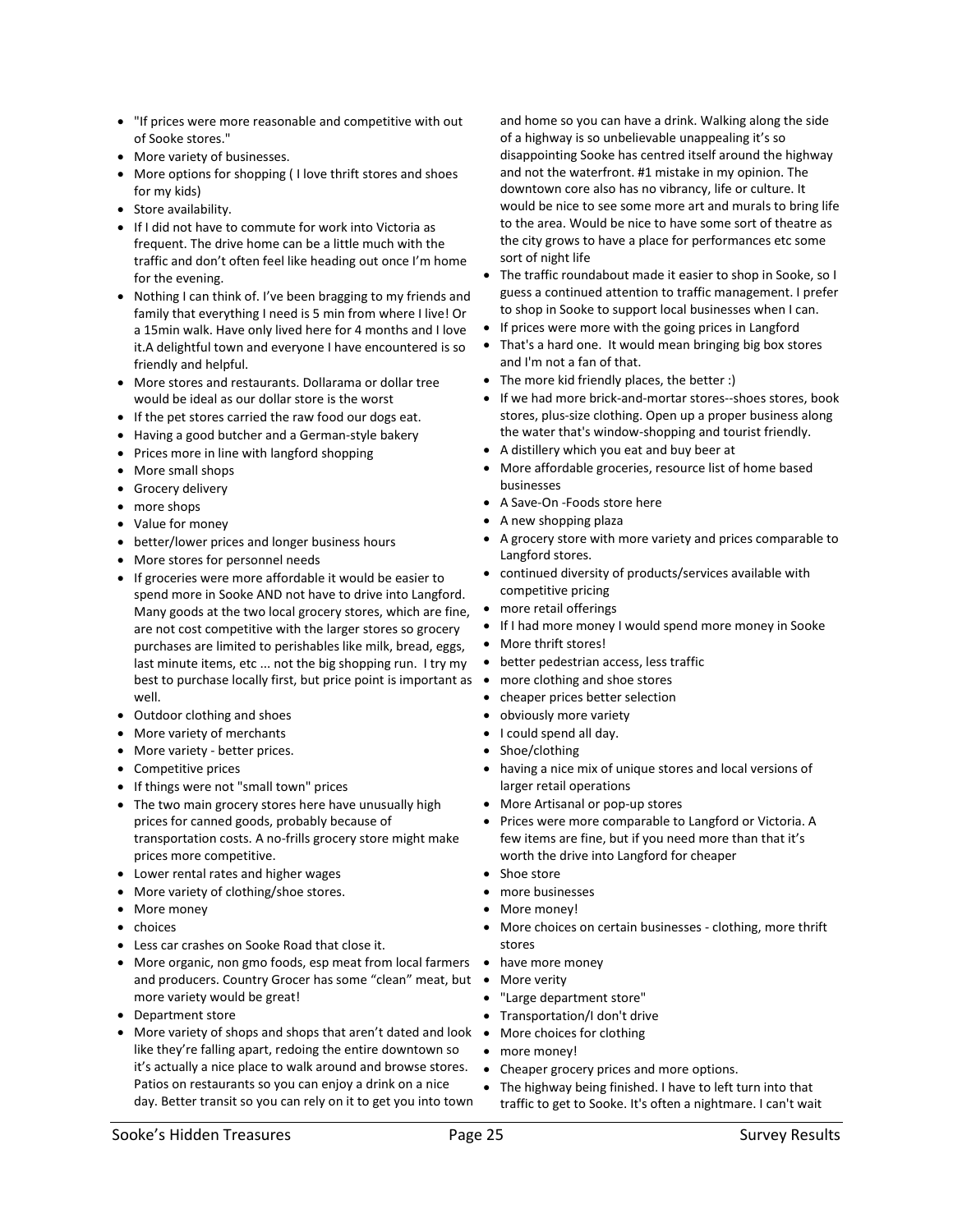for the new highway to be complete. My intersection will be so much safer.

- A wider choice of clothing stores
- An outlet that sells sports wear, more restaurants
- I don't know
- Slightly closer to Langford prices
- Unsure
- More breweries haha
- "if i brought in more"
- It's pretty easy now, but maybe better public transit
- Ease of getting around, "a hub", and parking.
- More competitive pricing
- A mall
- Price
- More pubs for sure along with shops that sell nice clothing for bigger people
- Competitive pricing. More restaurant variety.
- Longer business hours
- If we had more of designated area where there was a bunch of local artisans.
- Having more money to spend
- more reasonable grocery store prices.
- More variety of stores, better location. More parking
- well qualified trades people; an automotive parts store.
- More family oriented restaurants, more clothing stores
- less traffic
- Better priced groceries and better road conditions(my little sports car doesn't like the pot holes)
- Bigger selection
- A list of businesses by category
- Na
- More selection and competition
- Not sure
- a little more variety of stores
- Move Sooke closer to Langford
- More affordable options
- If I could actually work right now
- Better parking
- More businesses of all kinds
- More services
- Sidewalks!!
- Do not have an answer
- A more pleasant core. Like whistler village, park around the outside, walk in the middle.
- More organic produce and dairy
- If I could get to and navigate between the businesses more easily. More clear and easy paths from node to node"¦Currently people drive to Home Hardware, drive to the grocery store, drive to The Stick, drive to the library, drive to the post office"¦If streets were more welcoming calmed, with overhead pedestrian lights - or if we could use back streets/trails between these business nodes we probably would. Finding yourself between a mass of parked cars and a mass of moving cars definitely does not make you want to walk.
- I'm doing pretty well now  $\tilde{\sigma} \tilde{Y}^{\sim 3}$
- it is easy , maybe more of a spreadsheet of whats available in the sooke news mirror or online
- Not sure
- More shops with greater variety
- More competitive prices at our grocery stores
- More Eateries
- More clothing stores
- Cheaper prices
- Not much as I have spent locally, hired local artists, contractors and farmers for years so it has become a habit!
- More restaurants that offer gluten free
- More options
- year round ice skating
- Variety
- I try and support local as much as I can.
- Greater variety of commercial businesses
- Cheaper rents for businesses and more businesses
- less congestion and crazy driving ways in the mall
- If there were more stores and the cost wasn't so much higher
- more selection, lower prices
- Retirement and not needing to go to Victoria
- less traffic/more than 1 lane going in 1 lane coming out of Sooke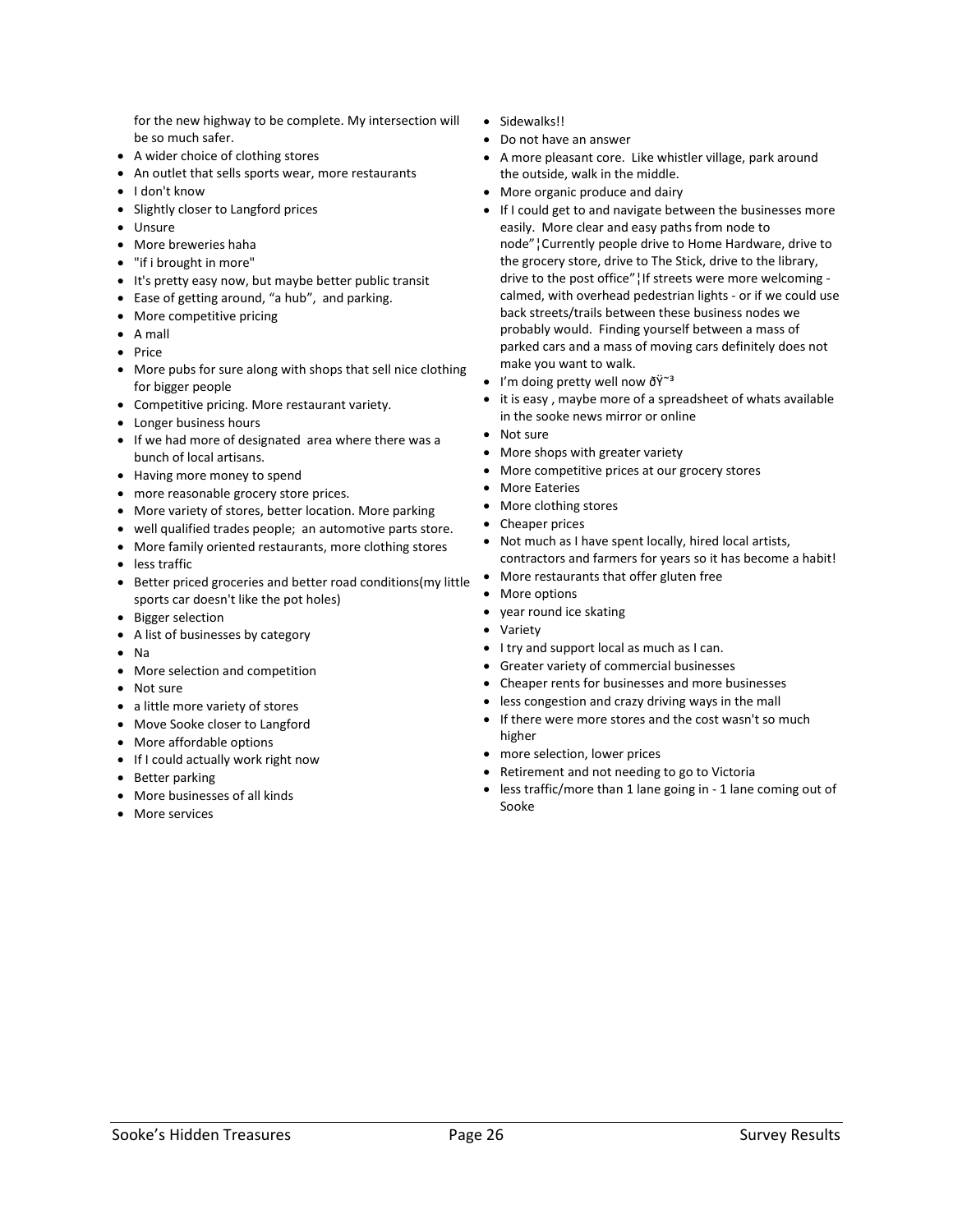# <span id="page-26-0"></span>Appendix C: Full list of What's missing in Sooke

#### This list is currently unsorted and unanalyzed

- What types of businesses/services are missing in Sooke?
- Movie theatre,
- Large book store, department store, sports/outdoor store •
- Growth is inevitable, lets bring in some more local small businesses. No box stores yet!
- Footwear, clothing
- Canadian Tire
- BMO
- Hospital
- Mens Clothing
- Sport/ clothing store.
- Real bubble tea, Door Dash/delivery services
- Quality clothing store, outdoor store, camera shop, boot/shoe store, book store, shooting range, outdoor tour operators, RV rentals.
- More small business, and some larger competitively business( Canadian Tire) Hospital or care center 24 hours. Seniors center
- More family sit-in restaurants (eg Whitespot); Canadian Tire; larger hardware store; larger grocery store such as 'Quality Foods' across from Victoria General Hospital; 5-pin bowling alley; etc etc
- bigger store like London Drugs, Walmart-esc
- Bowling Ally
- Co-op gas, Dairy Queen, doctors, small hospital, more taxi service
- Consignment store for clothing maybe. Making space/rentable space for arts, crafts, and music. Co working • Home decor, more clothing, deli store space for digital creators.
- Shoes, entertainment, restaurants, pubs
- Unsure
- Clothing stores,tanning salon, shoe store
- pub style restaurant, clothing stores
- A whole foods/ organic grocery/ bakery. A proper butcher shop. A larger plant nursery
- Shoe store
- Feed store, permanent market
- Clothing stores
- Honestly, we're pretty well covered I think.
- Indian restaurant
- we have everything here exceppt perhaps a butcher shop
- Clothing/shoes/toys
- Other than swimming at sea park.. When I want to surprise the kids with something fun, it's usually out of Sooke.. even  $\bullet$ with COVID. We like the arcade at silver city (we don't even • Hospital see movies -just the arcade and popcorn) and the play zone  $\bullet$ in Langford and when it's sunny, the epic Esquimalt water park. The point is, we travel all the way just to go to those unique places because it's worth the trip for kids. We would go bowling in Langford if there were the small

bowling balls"¦ lots of families in Sooke and seniors, both love bowling so maybe that?

- Hospital
- Healthy food restaurant (like wild mtn but more casual)
- More restaurants please and/or coffee shops open on Sundays and evenings!
- None
- I don't feel that we're necessarily missing Services as a whole, we're missing options in those services
- Family Doctors!!!!!
- Shoe store
- Theater, outdoor recreation store (fishing, camping, hiking), more options for home improvement, more restaurant options
- Shoe store, bookstore, toy store
- Entertainment: movie theater, bowling, Seniors centre, etc.
- Bulk foods.
- A shopping district and sit-down restaurants.
- Retail shops, more restaurants/pubs, indoor cafes, book store,
- Clothing store, shoe store, cell phone store, larger grocery store
- Clothing and shoes, home decorating
- auto part supply (Midway has been closed for a while) Entertainment options (movie theatre, bowling or mini golf
- Clothing
- Not known
- 
- A nice gallery of locally made artisan goods like sooke harbour house had
- Clothing/shoe stores for families
- Oceanfront brewpub + shoe store + men's workaday fashion store + telework centre + light manufacturing and cooperative businesses producing unique made-in-Sooke items. We need to champion/encourage/enable existing and new local business start-ups so as not to be overrun and rendered bland & predictable with the usual chains.
- Books, clothing, kitchen/housewares"¦ we look local first. Only going to town when we have to
- Not sure
- "Walmart, Dollarama
- Wish we had cheaper boxes of diapers and wipes, and a dollar store where everything is actually cheap.."
- See above. Bring in the commercial business.
- 
- DOCTORS, shoe store, sewing store
- Not sure
- Tae Kwon Do Do-Jang; Hot Yoga Studio
- A family restaurant
- "Hospitals, doctors, clothing retail stores, shoe store"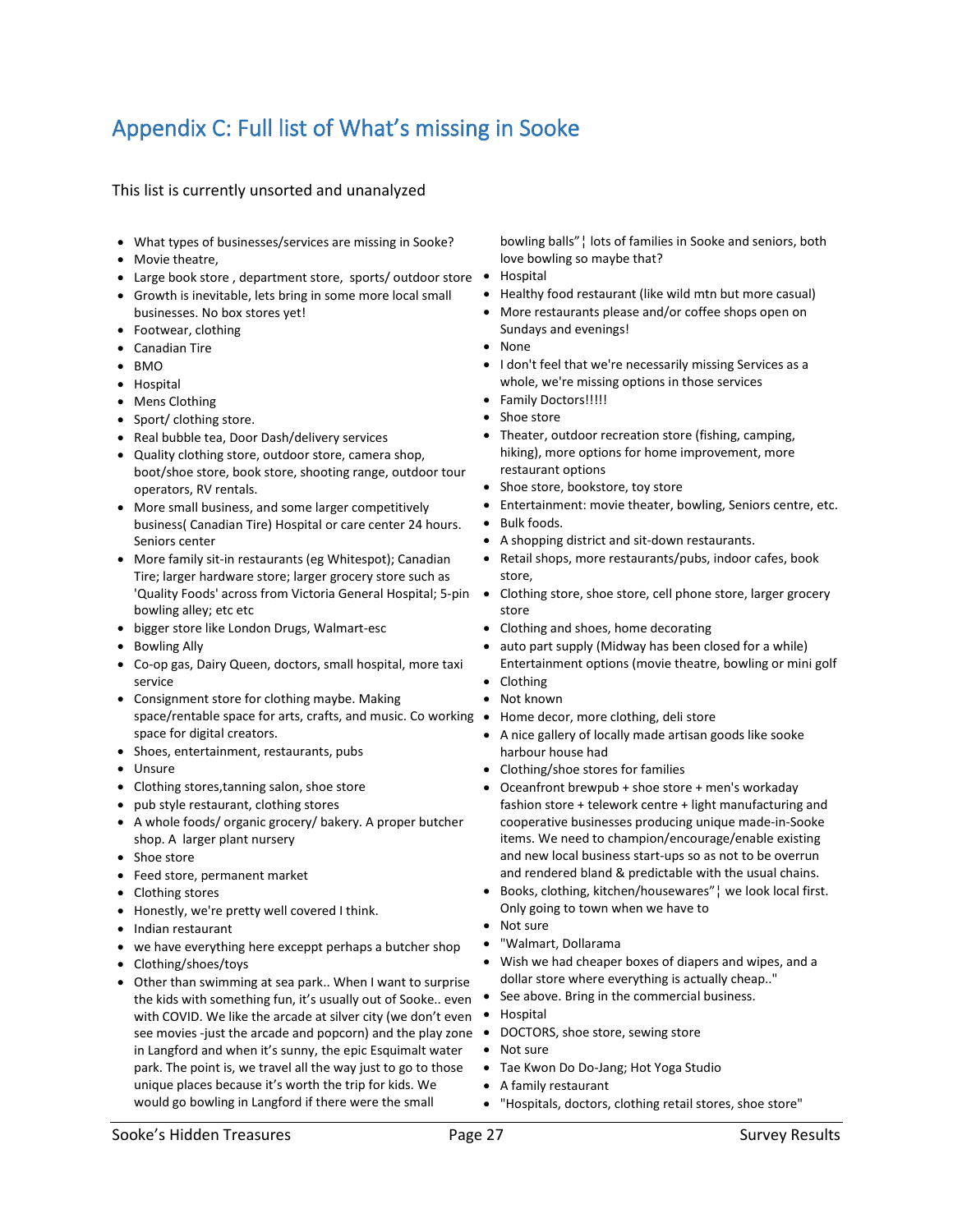- Shoe store
- Big butcher like Glenwood
- Women's clothing; fishing supplies; major medical facility
- Dry cleaner
- Shoes store, better clothing store, seniors centre,
- Retail stores, restaurants , hardware stores (lowes, Canadian tire "¦.) electronic stores (Best Buy, game stop"¦). Better grocery stores. I find the produce and choices are limited in quality as well as choice. Oh and we need a regular Dollorama! The dollar store here is way over  $\bullet$ priced for the items you get! It would be nice to have a more gyms or personal training gyms. Please can we get a Starbucks!!!!!! We need better playgrounds in certain neighborhoods"¦.. the one near our house is sad "¦.. it would be nice to have more culturally diverse stores and restaurants. I think it would be fun for everyone, especially children if we had more learning centres about nature and creatures in the ocean "¦ kind of like the Aquarium in Sindney, and incorporated indigenous way of life and history and other things of that sort. It would be nice to also have more options child care service and pet care service. Having more medical service would be amazing ! It would be nice to have more consignment stores of all sorts.
- More bars/restaurants
- Quick oil change place , movie theatre
- Nothing that I can think of
- Family restaurant
- Pub, cidery, Walmart or superstore
- More second hand clothing stores. i.e. Salvaton Army, St. Vincent de Paul
- Healthcare professionals!!!
- More local businesses/ auto motive supplies / shoes / local seafood
- More grocery, department, home improvement stores. Restaurant/pubs.
- Hospital / medical. Another pub could be nice?
- Furniture store. However I have purchased everything I need in Sidney and Langford so don't plan to purchase anything else.Have Dr and Dentist here would like a Podiatrist.
- Good dollar store such as Dollarama or Dollar Tree
- Mark's Work Wearhouse or somewhere similar with practical, quality clothing for everyone in the family.
- Butcher
- DQ, doctors,
- Small, unique shops
- More child care. Kids sports like gymnastics and martial arts.
- clothing store
- "Services: health services (hospital)
- Businesses: A local butcher "
- better hardware store (more selection) and casual family dinning
- A hospital,another medical clinic, clothing and foot ware stores,
- Does not seem to be much organized or well advertised recreation or sport; not too many nice, mid-range affordable restaurants. No music store/lessons that I could find. More medical facilities (modern medical imaging in particular). A beachfront picnic park with grass and trees or at the very least a cleanup of property to the east of Goodmere Road? Float plane or water taxi services?
- Shoe store
- More clothing stores
- None that I can think of.
- Starbucks! Walkmart emergency room bigger dollar store
- Comic / Nerd / Game store
- more family physicians
- Music store( instruments , parts, and repairs)
- Movie Theatre, Bowling Alley, Arcade, Dairy Queen, KFC.
- More restaurants
- Box stores
- Department store, thrift stores
- A \*year round market\* like Duncan has, esp to offer local meat, poultry, fish and game, and veggies.
- Hospital/more advanced health care. Golf driving range. Sporting Goods store
- So many. A zero waste store, a good bookstore, a bigger thrift store, vegetarian/vegan restaurants, a theatre of some sort for arts and entertainment, a movie theatre, a bowling alley etc etc
- Another post office outlet where parcels can be sent and picked up, especially now that more small businesses need to ship items. The outlet at Shoppers is overburdenend and the line up is usually pretty long. One may think that this a result of more online shopping due to the pandemic, but I have never recieved a parcel notice to pick up at the main postal office, only at Shoppers (or the Home Hardware when it used to be there) . Now that the population has grown, another outlet is needed.
- Somewhere to buy more generic clothes and more variety on toys
- Clothing, Shoes
- bookstore; more clothing options
- Small, boutique style shops. Movie theatres. Water taxi!
- Motels and dollarama
- Activities for kids and teens: arcade, paint your own pottery, VR
- Bigger grocery store.
- More grocery and dining options
- Activities like bowling, rollerskating, bingo, movies
- youth entertainment other than sports, medical walk in clinic on weekends
- a brewery restaurant
- Family restaurants, Seniors activities: crafting classes, dance lessons
- Italian restaurant
- more choice of restaurants
- clothing/shoe stores for kids
- walmart
- clothing; specialty stores, more restaurants
- Mens clothing, shoe store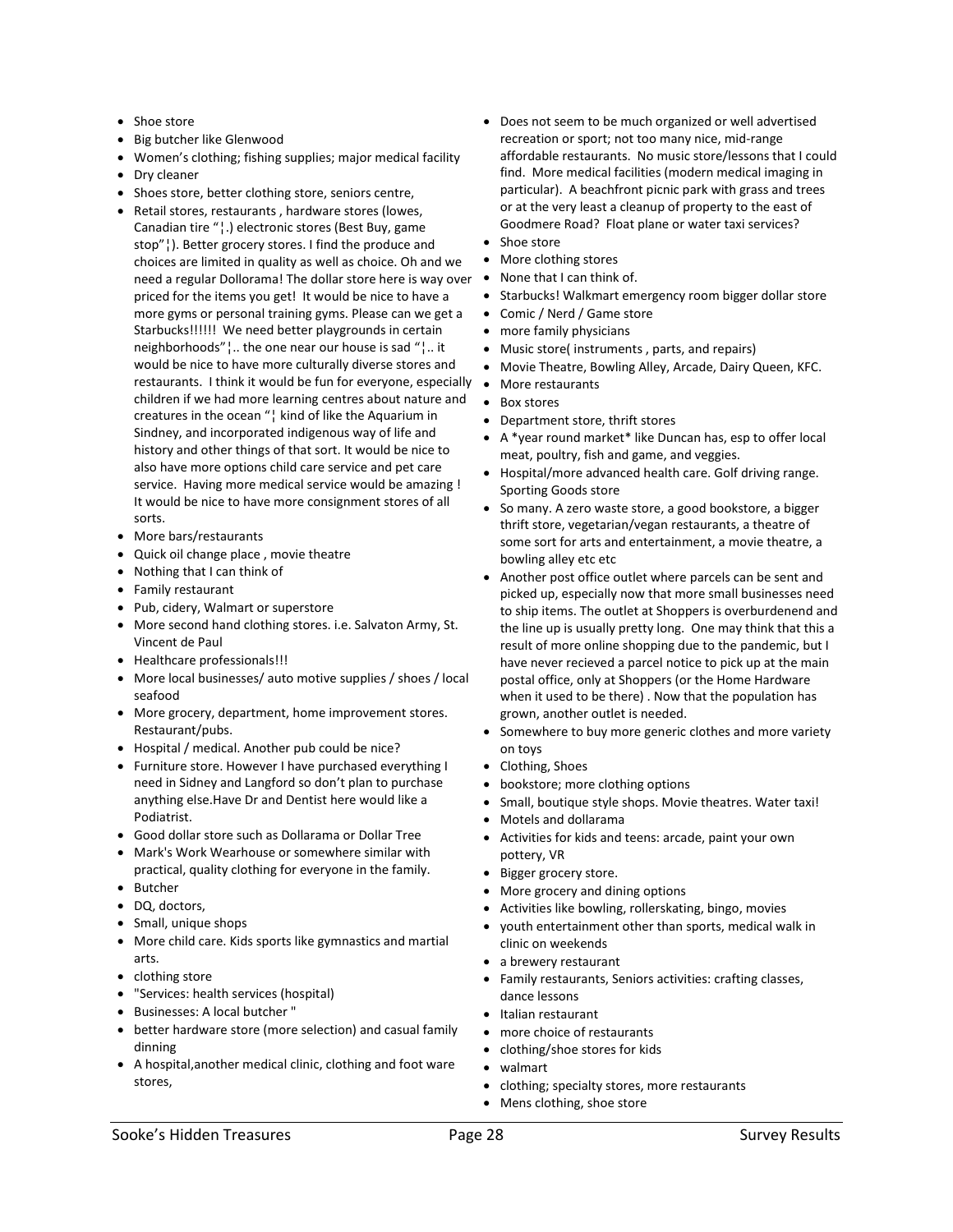- Art supplies
- medical services, antiquarian book store, shops specializing reasonably priced family restaurant that is open later in luxury food items - wine, handmade chocolate, cheese, bread, and most especially - high quality fresh sea food!
- Decent bakery. Medical. Arts Centre.
- Department store like Canadian tire.
- A shoe store
- a proper building for Food Bank to be housed
- Another second hand store would be nice, I loved st Vincent DePaul.
- clothing, second hand
- shoe store
- Shoe store, better choice in clothing stores.
- Nice large reasonably priced Family Restaurant and a Department Store
- I'm not sure
- Clothing and home decor
- theater
- More indoor recreational activities, 2nd hockey arena, clothing stores, department stores.
- Barring covid entertainment: theatre etc. Recycling depot
- More recreational business is needed, e.g. movie theater , bowling lanes
- Clothing store, Canadian tire
- I don't know
- Hobby/Toy store (?). A receiving location for those of us out west (particularly for Loomis).
- More restaurants needed
- Arcade
- "none i can think of"
- A carnival
- Gee, DOCTORS, medical labs, to start!
- Shoe store
- Auto parts store, clothing store, health care/ hospital taxi service
- Walmart
- Water taxi to E.Sooke and back, full medical pavilion, another bar/pub option and a location for year round markets to help support local vendors
- Clothing, shoes and accessories from popular, trendy brands.
- Bookstore, toystore, specialized recreation (ie: gymnastics, Shoe store, craft store rock climbing)
- An arts studio/a space where people can create.
- Music store
- a book store
- An art store like michaels but local, I'm a very crafty person Hot rod tuner shop but can't find any good local craft stores.
- machinist, engineering, 3D product developer
- Shoe stores, kids clothing stores
- more restaurant options
- 
- More specialty boutique type stores and better choices for fresh groceries
- Not much-keep it small
- Book store
- Hospital, doctors, big box, Canadian tire
- Better clothing store
- men's clothing, auto parts
- Antiques,
- Support for our youth affordable activities
- None really
- Cdn Tire, dept store
- more personal shops eg. shoes, lingerie, every day wear, men's wear
- More restaurants that aren't burger joints; clothing stores
- Shoes
- A théâtre ðŸŽ- such as Mary Winspear Centre
- Shoe repair, fishing supplies, more restaurants, especially ethnic foods, The Rootseller Market, a Grandville Island at the bottom of Maple with the Rotary Pier stretching all the way there.
- Stationary & office supplies?
- I'd open a wine bar in a second if there was a good space!
- I would love Indian / Vietnamese restaurant
- Clothing, Shoes, Movie theatre,
- Vietnamese restaurant
- Hospital or clinic with longer hours
- We have most of what we need for a small community.
- More Ethnic Restaurants and Coffee Shops
- Clothing ha ha
- Bigger box store
- Local small independent businesses, we do not need more franchises!
- Starbucks
- Family friendly sports bar, more affordable grocery stores, a place to get fresh wraps and smoothies
- costco superstore starbucks
- PC brand store
- Shoe store. Craft store
- Clothing stores
- 
- Shoe store
- Outdoor equipment and clothing
- bigger more modern grocery store, shoe/clothing store, camera store, hobby store, outdoor store
- 
- #! excellent restaurants #2 indoor extracurricular activities for when it's raining (a lot of the time) eg: bowling/rock climbing/rollerskating etc etc etc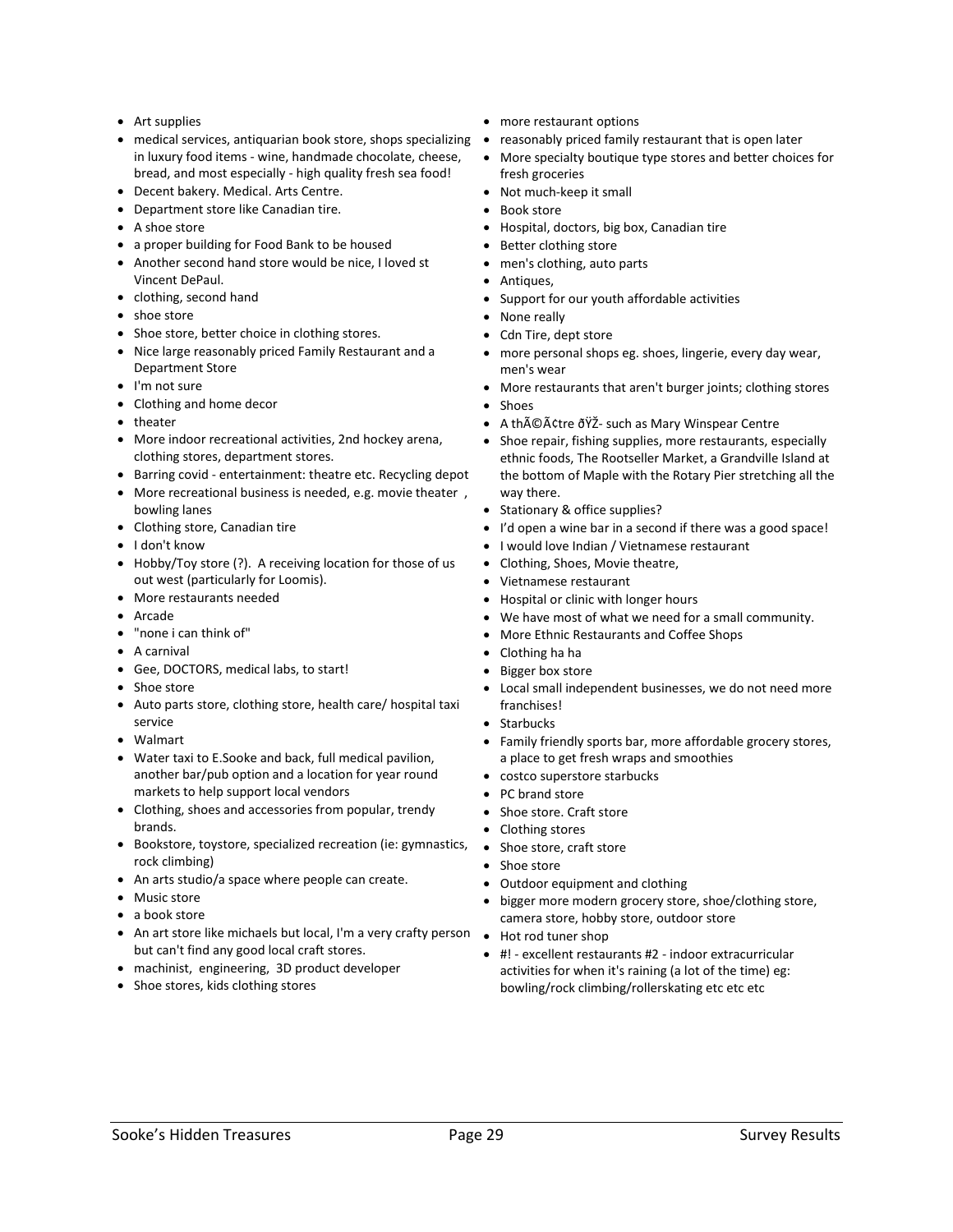# <span id="page-29-0"></span>Appendix D: Full List of Other Comments About Sooke's Economy

This list is currently unsorted and unanalyzed

- Nil
- It's growing and locals have to accept it (I know it's a hard pill to swallow for people who have lived here for decades)
- Love sooke!
- No comment
- I find the locals and the tourism industry are separated as people don't always realize what Sooke offers. They are unaware and haven't experienced the local services themselves, and I think local tourism can do a better job selling to Sooke residence. Ie. Fishing, whale watching, ziplining, guided hikes, biking, kayaking.
- Excited to see how it grows
- Sooke is a bustling town that's rapidly growing and hopefully the roads get dealt with to accommodate the growth
- We need more variety in shops so folks can work in the same town where they live
- I am hoping for the best and hope the best for all.
- I'm excited to keep exploring Sooke!
- Find ways to attract people to the area for its natural beauty and outdoor activities and focus more businesses around those things. Developer a more vibrant arts community/district to promote local art sales as well as draw people to the area. Encourage more businesses in general so residents don't have to travel out of town to work.
- Many people will not shop in Sooke as they commute through Langford with box stores. More business bring more local jobs. To live and work in your community bring more economics to the town
- Businesses, especially restaurants, to stay open longer: 11pm? 12midnight?
- They need to make if more affordable so all spending doesn't travel to Victoria.
- Stores that have self check outs loose my business .
- Sooke is growing very quickly with housing but the road infrastructure has not been updated. This is my worst complaint about Sooke. Rush hour traffic starts around the 17 Mile around 2:00 and it's gridlock for hours. We need an alternate route in the worst way.
- Great potential. Love the support and local small businesses.
- Sooke is an amazing community, I love raising my family here!
- Unsure
- Sooke is a great place to live just rather shop locally
- I love supporting Sooke
- Need more local employment
- None
- Nil
- More restaurants needed
- Under which categories it wouldn't let me choose other, you might add an all of the above option.
- For the categories for spending money question above, should be able to choose all that apply, not just one. I would have chosen them all since I do nearly all of my shopping in Sooke
- I have no ideas here
- It has improved a lot over the 30 years I've lived here
- I'm sorry I don't spend more money here but I don't have much past grocery and rent these days. I bet the liquor stores make a lot of money though but that is a service people seek out. I believe a lot of non-essential shopping happens on our phones now. Maybe have one delivery service or a handful of on-call delivery drivers for all the Sooke businesses to be able to use as a Sooke only business resource, people love free delivery to their door now, we've been spoiled with it. Amp up online presence with more availability online, advertising/marketing, frequent upbeat short artsy Sooke videos that people can easily share and like on social media featuring the businesses.. for example: a soap making company could have an artsy how to make soap video with a link to their own soap making products"¦ or the stores that showcase metal/wood Sooke art could have an artsy clip of the real people performing their craft. Review videos are huge these days, maybe the Sooke news mirror website/social media could review products/services from local businesses. Could take the angle of a local "shopping channel". Teenagers would be great at helping with something like that, get them involved and form connections for them to the community, get their families involved. Friends/family always support rising youth experiences. Just some thoughts. Best of luck!
- Low income housing is not affordable housing
- Love it here
- Just hoping for more options to shop around on weekends and evenings as we love living in Sooke but commuting means we only really have time to explore the local infrastructure on weekends.
- Hoping it grows at a slowly continuous rate.
- More commercial space is definitely required
- We should aim to make the entirety of Sooke Rd (Langford to Sooke core) more accommodating to the volume of traffic it sees on a regular basis.
- Services need to be in pace with development. Currently, they are not
- Just need more options and better affordability
- I hope businesses continue to grow in Sooke, especially the restaurant industry as our population is rapidly growing.
- Taxes so high without getting enough: eg. garbage not paid for, pay for sewer that I'm not connected to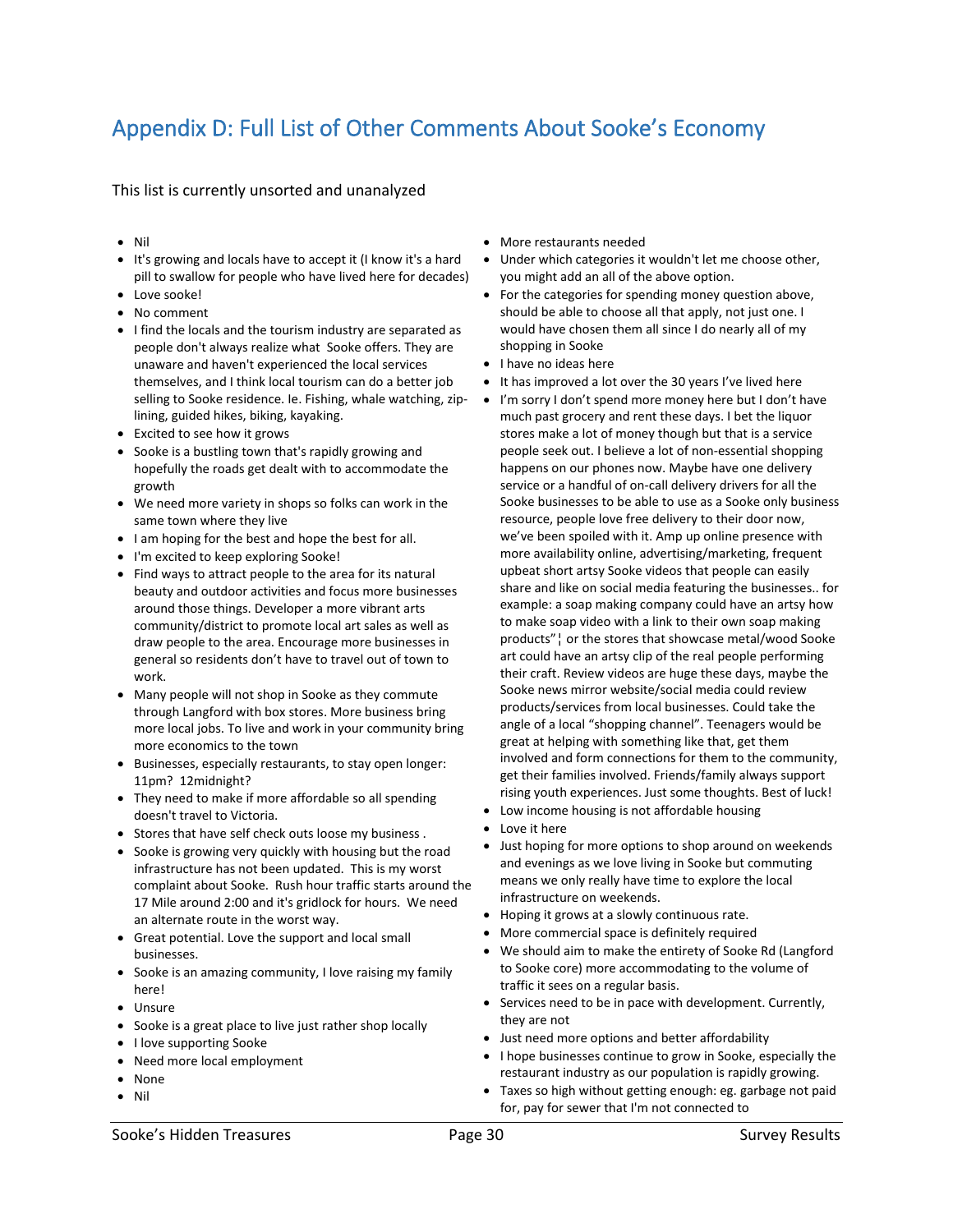- I think Sooke has a good variety of most anything you need. Lower all prices including real-estate This was realized thru pandemic. No need to leave.
- Sooke can be a very transient town for visitors to drive through but increasing local businesses and hot spots would allow them to stop. A focus on business and commercial space so less residents have to commute.
- We have enough people living here, but we are a commuter town. The focus now needs to be on building local businesses and not turn Sooke into a mini-langford.
- I hope Sooke's economy continues to grow!
- We are fairly new to Sooke but love our new community best move ever!
- I wish I could have selected "all of the above" or multiple options on what categories I spend money on in Sooke. I do all my primary shopping here, groceries, drug store, dining out, gas etc. I do go to Langford once every couple months where I might be inclined to stock up on some pantry items and pet food as it is significantly less expensive.
- None
- Unknown
- Sooke is going in the right direction
- So much potential to create a westcoast playground
- I think we're movin' on up! :)
- The District of Sooke's Community Economic Development Strategy and Action Plan is a fantastic starter. Blue skies ahead with the District working smartly with a wellresourced Chamber at the moment we're on the verge of so much incoming commercial space and town-centre improvements. Critical will be the relationship the Chamber builds with the District's new Manager of Planner, whose role very much includes Community Economic Development. He/she/they will be liaising with incoming commercial developers, and so it's important to collaborate with that person to ensure developers know what #Sooke wants/needs.
- We are new here so not too much to contribute. Do really love the small town vibe though!
- Not sure
- I absolutely love Sooke, I love the kind hearted people who are in Sooke, I love to see our community come together always
- Focus on commercial and culture. We're small-town feeling - keep it that while while expanding. Remember, folks love a charming look to a town.
- District staff needs to learn the difference between "affordable housing" and "low income housing"
- I shop locally first then move out as close to Sooke as I can. I am not in favour of big box stores and would hate to see one in Sooke
- Love the vibe at The Stick in the Mud!
- It's a great little community
- Nil
- I feel the grocery store prices aren't competitive enough. More people would shop in Sooke if prices were a bit more reasonable.
- Need more office spaces
- 
- Question 2 (spending categories) only allows selection of 1 item. I use multiple categories. The "Other (please specify)" selection doesn't allow me to specify.
- Doing fine
- We need the road in and out of SOOKE completed and better lit..maybe less development as we really can't handle much more growth for awhile
- I've only been here since September 2021. So far I love this little town! I just wish things were more accessible.
- More local parks would be nice too
- Keep some green space for markets and events.
- Sooke is an amazing place to live.
- Would love to shop more locally but find things in general far too expensive on my budget
- We need chain stores as our population is much bigger. Chain stores bring in lower prices
- Many prices for products in Sooke are twice the price in Langford. Even factoring in the cost of gas, you still save more driving to Langford to make your purchases. I would prefer to spend my money in Sooke but it goes further in the Western Community Stores.
- Sooke desperately needs more healthcare practitioners and medical clinics.
- The roads suck and business locations
- "I currently LOVE Sooke, and I am relatively new here with being here just less than 1 year. I always wanted to live here. It is growing with homes and residents, but the infrastructure and support for the residents does not exist. Roads, amenities, need to grow alongside in a tasteful, dignified, planned way. It will not support the current growth which means more people going elsewhere to shop, and eventually live once the saturation point is reached. As the infrastructure here in Sooke must be improved, perhaps even with more businesses that will support local employment. I know I would much rather work here than where I currently commute out to!
- That said, hopefully the character and charm of our Sooke is maintained somehow."
- The night market at the museum is nice.
- It appears to be good however I have only been here during this pandemic so difficult to rate but businesses I frequent seem to be coping as well as they can.I am amazed at the talent I have observed. The Chamber Music at the church on Murray was world class, really enjoyed the Youth Group who put on Romeo and Juliet and the Ghost Tour in Oct was lots of fun.Loved the Santa Claus parade first one I have ever attended but thought it was awesome effort for a town the size of Sooke. Plan to get more involved when COVID crisis passes. Am very excited that I have chosen Sooke as my forever home.
- This community is just simply amazing! People always come together to help one another and it's incredible!
- I hope that a focus on the economy never takes priority over preserving why many/most of us choose to live here (the unspoiled, relatively uncrowded natural beauty).
- Nice little diverse shopping experience. Could use less of big chain stores. 2 tim hortons is ridiculous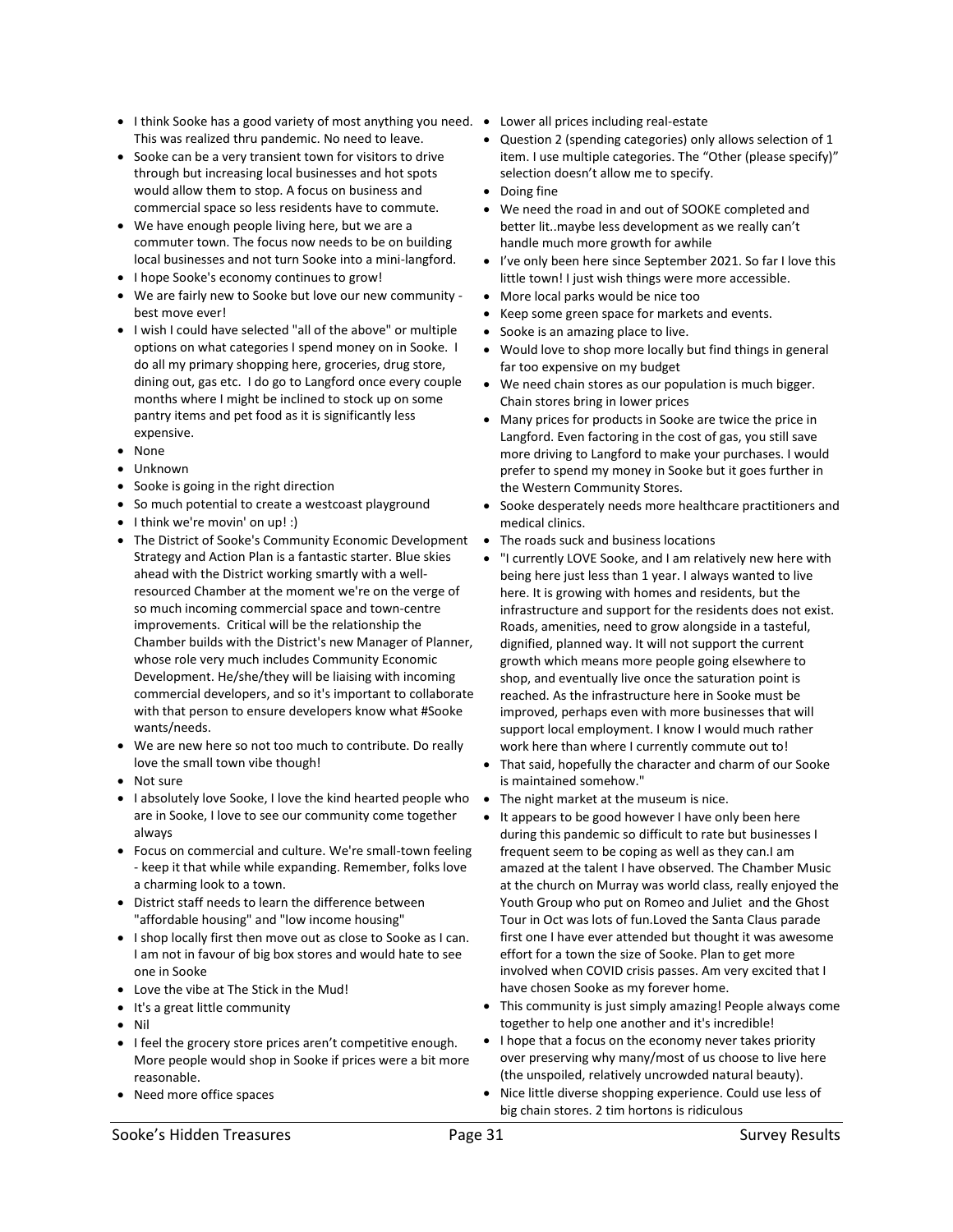- Fix the potholes
- Please no big box stores
- We need better access in and out with more houses being built
- slow down development!
- Sooke salaries need to raise to match Sooke's cost of living otherwise affordable/accessible housing will continue to be a problem here, which will lead to more homelessness etc etc .... (a BC wide problem too)
- need more local jobs to help cut down on commuters
- With the community growing the way it is we need more amenities for people here in town.
- While Sooke has rural charm, the downtown buildings look tired and lack statement, most notably the strip malls that are front and centre on the corner of Otter Point Road and Sooke Road. The municipal hall is a lovely building, but is set so far back it takes a while for any newcomer to come across it.
- Lower rental spaces
- Need to spend more on infrastructure to support the growth in Sooke
- Personally being a senior I just find a lot of things too expensive here in Sooke, that's why I head into Langford or online for more affordable prices with varying choices.
- Its not easy to connect with home business
- Later store hours for night owls would be great.
- The economy here seems to be doing fine. I don't see any boarded up businesses along the main street, which I have seen in other small communities.
- Like most others, with the recent growth in sooke, keep hoping for everyone's sake that there will be some sort of a cap on housing, both in the rental and in the purchase end of things before it's to late and the good folk's that live here are forced to leave ! Simply because it's become unaffordable for most to maintain! Higher wages and a lower cost of living is paramount to a healthy, vibrant and prosperous community!
- Sooke has a great variety of local stores, restaurants and activities. It's nice to see so many locals supporting them, especially through the pandemic.
- Another pub would be ni e
- slow to get in step with the times
- If you live in town easy to access on foot.
- I hope it continues to emphasize local offerings and keeps chains and big box stores to a minimum.
- "Sooke needs more light industry to help relieve tax pressures off the home owners.
- For every subdivision land should also be set aside for business and or industry."
- N\A
- I think it is great that there are more young entrepreneurs setting up shop in Sooke with artisan focussed products such as farm to table, brewery/distillery, coffee tea, floral and artwork. We had visitors in 2019 who were travelling to Sooke specifically to explore and shop these genres, so word must be getting out there!
- More Competitive pricing
- I think Sooke's economy is strong.
- I love the Night Market and other community initiatives.
- We need to focus more on keeping local businesses in town. No more big chains or grocery stores.
- More advertising for natural wonders beyond Sooke, where Sooke would be a gas and did stop
- Love the diversity here
- I think the local businesses do very well providing us with their products.
- none
- I hope it always has a small town feel.
- love seeing healthy vibrant and robust local economy
- Sooke is a beautiful seaside town that has nearly all the mainstream amenities. It's missing a big box store like a Walmart or Canadian Tire. These are big draws that all Sooke residents must venture into Langford for.
- The prices to shop in Sooke are way too high, roads are too busy,
- Not sure
- will be ruined if traffic is not sorted out
- Sometimes the prices can be a little high and it puts me off but it's probably cheaper than driving in for supplies.
- nothing
- I think the economy of Sooke has done well as we have lived here for 46 years; through hard times businesses have come through; we are resilient here but we need better roads and infrastructure, better planning of the Sooke core to move forward to new buildings for businesses; health care options, senior & youth supports-if this does not happen I know more people are going to move even though they love it here; it is a difficult task with needing money for all of this but we must plan for Sooke's future; we are not a bedroom community any longer; we now are a TOWN & need to plan for the growth adequately
- I'm happy to see Sooke is still growing.
- It's a growing community and would love to see more bike lanes along busy roads
- Development of new retail/commercial should be done with attractive, thoughtful placemaking in mind (integrating public art, pedestrian friendly walkways, attractive lighting and landscaping) as this has been repeatedly proven to give back to the economy and attract visitors to the area
- Moved here from Squamish where there were a wide variety of craft beverage and eateries. Small but unique shops. Sooke needs less "fast food chain" and more food truck approach to business.
- It's growing faster than anyone seems to realize and needs to get the infrastructure in place early and fast.
- More infrastructure needed to support the rapid growth of housing.
- no Comment
- I think we are doing pretty good
- The town of Sooke needs to look at how it deals with businesses around business licenses
- I think Sooke is growing rapidly and needs more retail stores, then there is no need to go into Victoria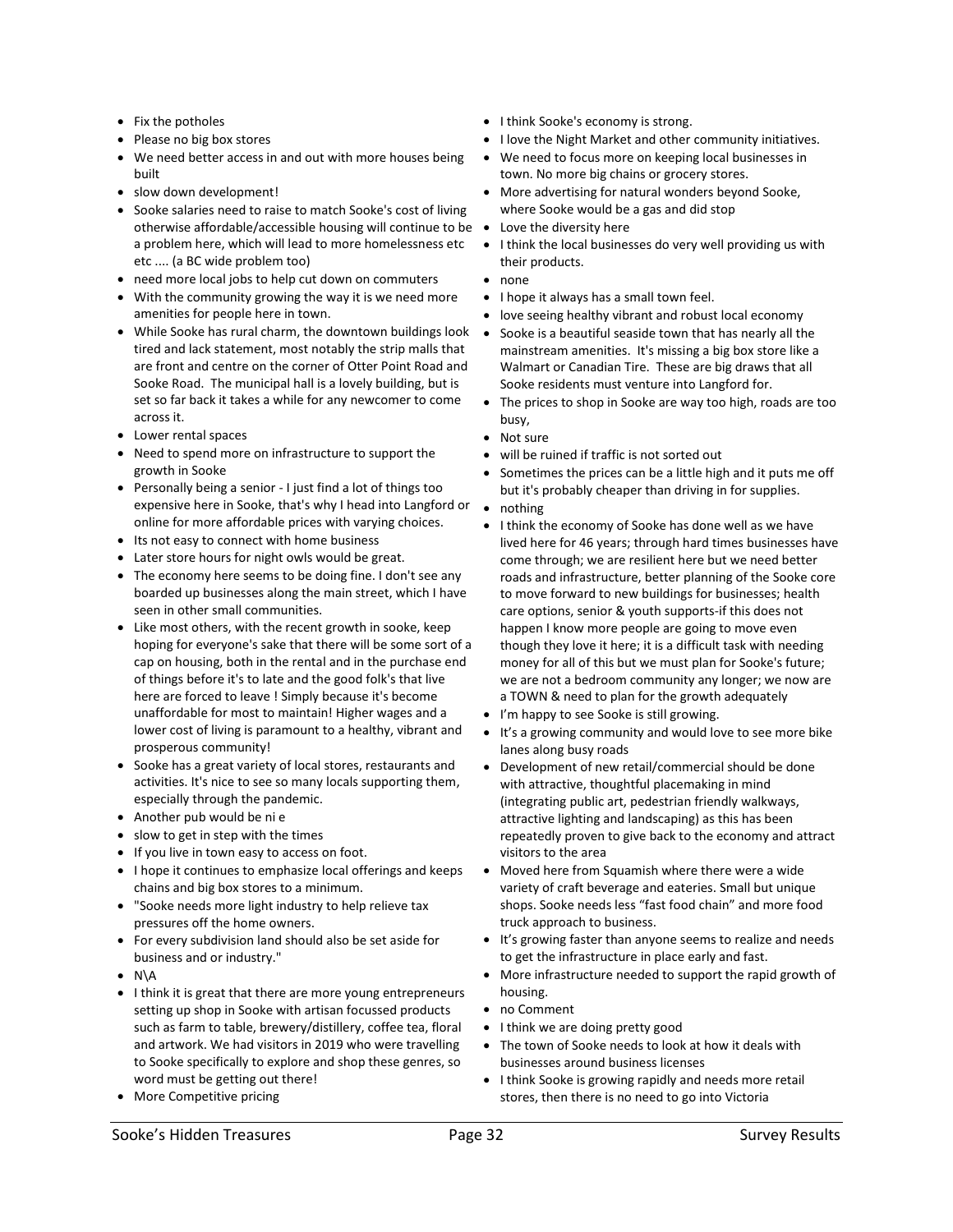- Great place to live
- Sooke needs more sidewalks
- I don't currently have any
- Sooke is a wonderful place to live.
- Struggling ---- especially with the way fisheries shut down the fishing!!
- With Sookes growing population the district of sooke has not kept up with the needs of the people. This not only includes schools, health care, facilities for children and youth but all amenities really.
- None
- None
- I will always look locally first to find what I need
- I don't have any
- In general, I spend money in Sooke where it makes sensefor example, I will get stuff in Langford when there is a 25% difference between the Sooke Price and Langford Price.
- I think we have most things available in sooke except clothing stores
- Love it
- "I think Sooke's economy is doing well"
- Everything is fine
- This will always be a community of autos, get a traffic plan that lets people who need to be On the west side get there without going through the roundabout. Create a hub for boutiques/bistros/galleries/services/greenspace and decent parking. A place to come to.
- More recreation space...I.e. indoor sports
- Allow more "viable"developments to help create more affordable housing less bureaucracy
- Growing at an alarming rate
- I'd love the opportunity to support more local suppliers in our community, having a dedicated space for a year round market would be amazing
- none
- We need more local jobs.
- $\bullet$  N/A
- It's great
- I think we are a growing community which is fantastic, but the infrastructure isn't great to support the growing economy. We do need more offerings of programs and services for the younger families living here so that we don't have to commute to Langford to access more options.
- I love sooke, I live here and would never leave. Best city on Vancouver Island.
- We aren't likely to have much of an economy to speak of if we don't allow light, clean industry to develop. We have no industrial zoned property.
- No further comments
- prefer to shop local
- It may not be so much and economy answer but I can not wait for the new library to open and see what things will be offered there :)
- The district should better support small business.
- It would be ideal to see locals support locals consistently
- Na
- Just need more stores
- Need better and fairer pricing
- if the 2 governments would get their s\*\*t together & make the road access to & around Sooke easier & better, we would again find people from outside Sooke coming here for a days or weekend vacation, we need a mayor that will stand up for Sooke benefit against the Provincial government
- Needs a well-developed downtown core!
- Love sooke, beaitiful town, traffic is a mess though.
- We love living here and have grown into embracing what Sooke does have to offer.
- Make sooke more tourist friendly, better road signage, directions, etc
- "It seems to be doing OK but will not be adequate if we continue to grow.
- Maybe we will stop growing if the highway isn't taken care of soon !
- New offices and business space will need to be affordable"
- It is small and there aren't many options to choose from. I end up going to Langford and Victoria to have options and choice.
- We need sidewalks and more parking!
- Providing instant allure to the water from inbound vehicles
- Affordable rents for business owners, a development where you have your small business at ground level and live above it. Get schools off the highway, bypass traffic around core and encourage people to park and walk to businesses.
- I tend not to frequent chains except Costco. I think the big box convenience exists in Langford. People come to Sooke and live in Sooke because it's NOT Langford. If we want to differentiate we need to focus on small and unique businesses and experiences.
- all gucci, bruh.
- I love how Sooke has so much to offer but am worried it might be getting too big for the infrastructure
- Downtown needs to be looked at for curb appeal its so mismatched and some parts are so ugly and old especially on the corner of Church rd ( being the first building you see) out door patio areas to sit and have lunch PUBLIC WASHROOMS are needed
- "None"
- The town is growing at such an accelerated rate, it would be nice to have more beach front access for people to access nature
- Looking forward to hearing more about what is planned for the former golf course site on Otter Point Rd.
- I think Sooke has a good variety of shops and Businesses.
- Need more affordable storefront rentals/space
- Get more policing
- Sooke is a bedroom community, it is the biggest obstacle to a better economy for Sooke. The town is hardly a town with no proper downtown centre. It has lost the "quaint" seaside small town it still had 20 years ago.